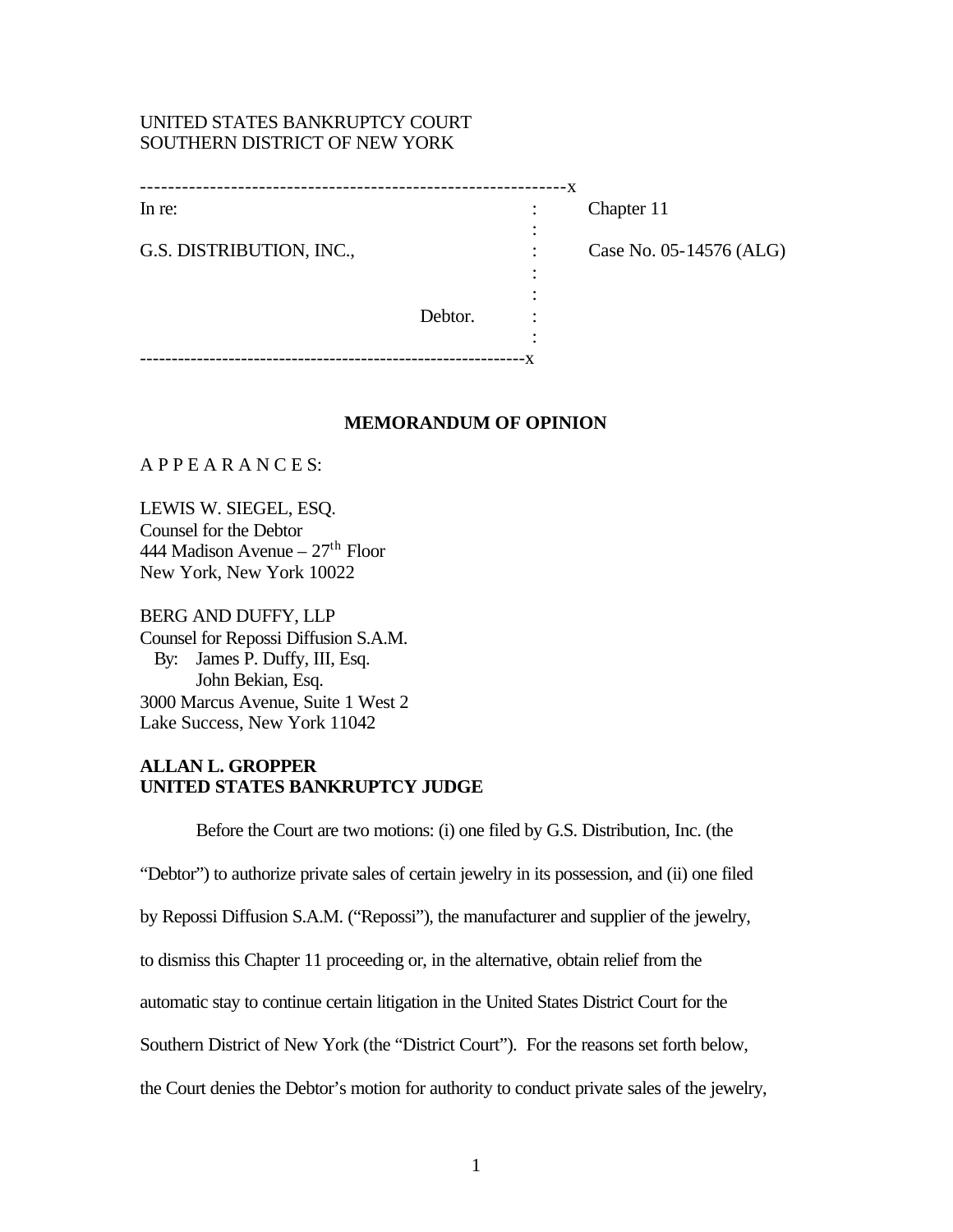grants Repossi's motion for relief from the automatic stay, and denies Repossi's motion to dismiss.

Based on extensive motion papers filed with the Court and an evidentiary hearing held on September 13, 2005, the Court makes the following findings of fact and conclusions of law.

#### **Facts**

The Debtor is a New York corporation that leased and operated a retail jewelry store on Madison Avenue from August 6, 2003 until the spring of 2005. The Debtor is owned indirectly by Giuseppe Scavetta, who formed it for the purpose of marketing highquality jewelry in the United States. Scavetta had no prior experience in the jewelry field, having had business interests in Europe in construction and in the operation of a language school.

The Debtor began its business for an Italian jeweler named Ciribelli, conducting business under the Ciribelli name and selling Ciribelli jewelry at its store on Madison Avenue for approximately six months. However, despite substantial capital infusions from Scavetta, the Debtor was only able to sell about \$20,000 worth of Ciribelli jewelry during this time. Ciribelli apparently ended its relationship with the Debtor and reclaimed its jewelry by September, 2004.

After its short, unsuccessful experience with Ciribelli, the Debtor entered into an exclusive distribution contract, dated September 9, 2004 (the "Contract"), with Repossi, a designer and manufacturer of high-end jewelry formed as a limited liability company under the laws of the Principality of Monaco. Pursuant to the Contract, the Debtor would import, distribute and sell in the United States jewelry manufactured by Repossi under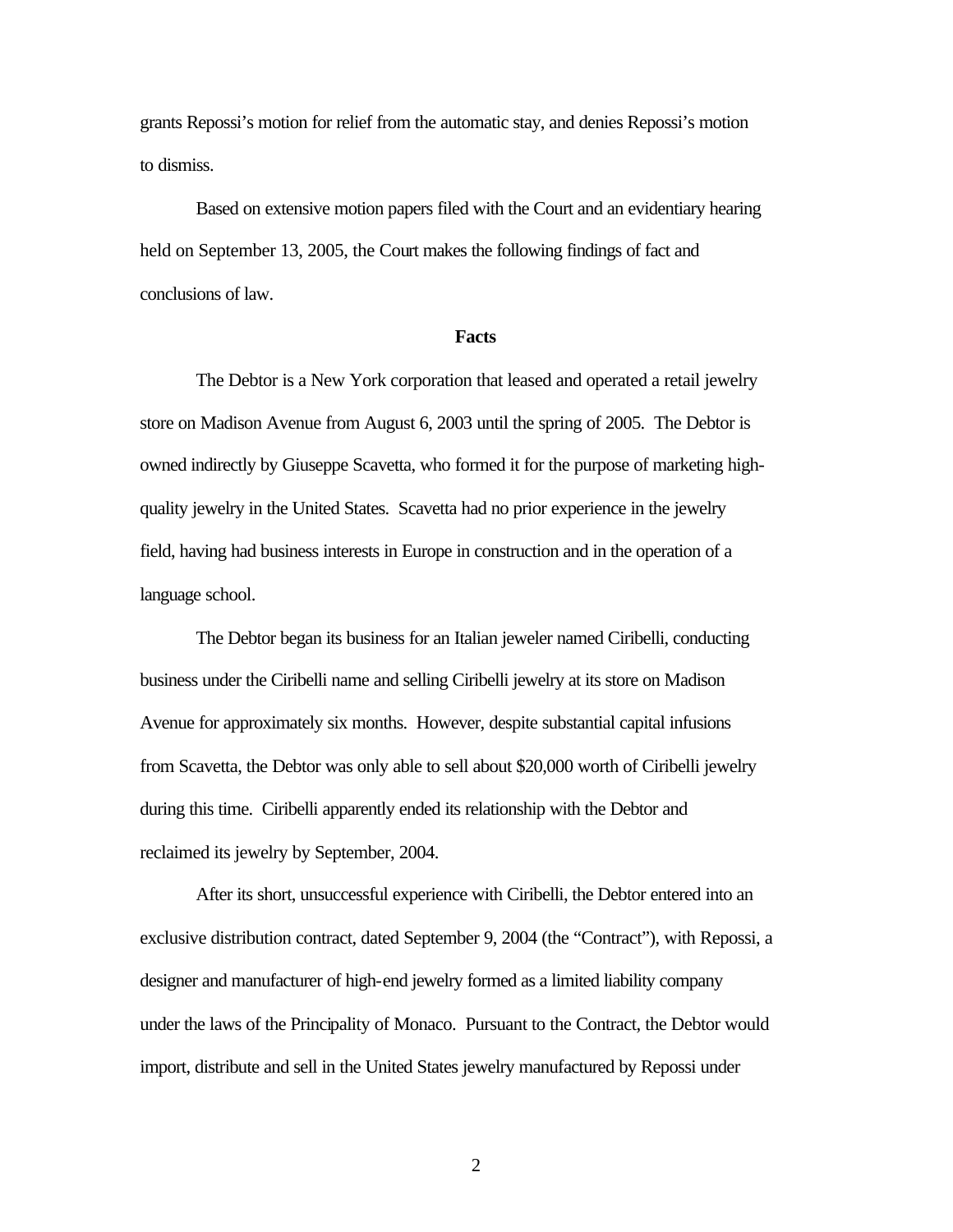the Repossi trademark and as a Repossi boutique. Although the Contract is in English, it apparently was drafted in Europe by representatives of Scavetta and of Repossi's principal, a well-known jewelry designer, Alberto Repossi. The Contract provides generally for sales of jewelry by Repossi to the Debtor and sets forth terms of price and various obligations. Schedule 4 to the Contract also spells out the terms of a different relationship pursuant to which, by mutual agreement, Repossi would provide jewelry to the Debtor on a consignment basis subject to certain specific terms and conditions. Schedule 4 provides in pertinent part, in somewhat broken English:

Upon mutual agreement collection, Repossi Diffusion shall make available Repossi Jewelry to [G.S. Distribution] on a consignment basis subject to the terms and conditions of this Article. Such consignment of Repossi Jewelry is expected to be made for sales promotion to important customers, private visits, exhibitions, and show cases.

At the hearing, Scavetta testified that Repossi provided the jewelry now in the Debtor's possession -- and the subject of the present motions -- pursuant to Schedule 4 to the Contract.

The Contract also authorized the Debtor to use the Repossi trademark in promoting and selling the jewelry, requiring the Debtor to adhere to certain marketing guidelines, including refitting the Debtor's boutique under the Repossi name. The parties do not dispute that the Debtor's boutique on Madison Avenue was devoted entirely to the sale of Repossi jewelry.

Pursuant to the Contract, Repossi provided to the Debtor jewelry that is currently in the Debtor's possession and that has a wholesale value of over \$5 million. This jewelry was imported into the United States under a special customs arrangement called Temporary Importation under Bond ("TIB") whereby, under certain conditions, goods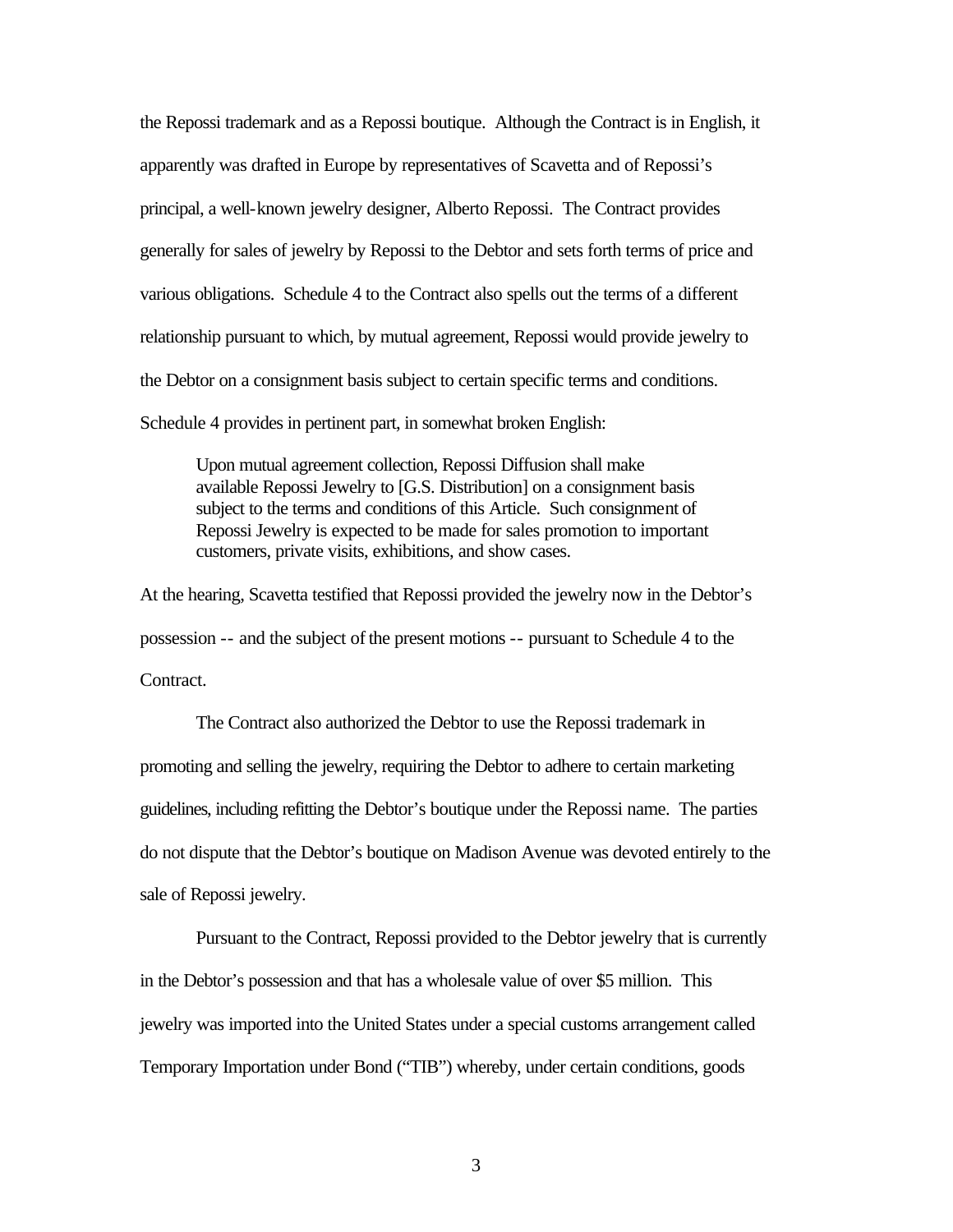can be imported into the United States for a limited period of time without payment of duty. Under a TIB arrangement, the importer must post a bond to guarantee that the goods will be exported or destroyed within a specified time period, on pain of liquidated damages payable to the Customs Service in the amount of the bond. According to the testimony of a lawyer who specializes in customs issues, goods imported under a TIB are generally restricted to samples, such as samples for testing or inspection or samples to be displayed at a sales show, and goods imported under a TIB cannot be sold in the United States after entry.<sup>1</sup>

The record is not altogether clear regarding the amount of Repossi jewelry sold between September 9, 2004, when the Contract went into effect, and April 18, 2005, when Repossi obtained a preliminary injunction from the District Court, as further described below, prohibiting further sale of the jewelry.<sup>2</sup> Scavetta testified without documentary support that the Debtor sold a total of \$500,000 worth of Repossi jewelry: approximately \$300,000 worth at the boutique on Madison Avenue (\$200,000 from September, 2004 through mid-March, 2005, and \$100,000 from mid-March, 2005 to the grant of the injunction in April, 2005) and approximately \$200,000 through Saks Fifth Avenue, Inc. ("Saks"). With regard to the sale process, Scavetta testified that the Debtor

 $\overline{a}$ 

 $1$  The customs bonds state on their face that the covered goods were "not imported for sale or sale upon approval" and would be "exported within the 1 year bond period or destroyed under customs supervision." Although the bonds also state, in somewhat contradictory fashion, that the Debtor, as importer, was "owner or purchaser" of the merchandise and that the "merchandise was obtained pursuant to a purchase or agreement to purchase," there is no dispute on the record that the goods could not lawfully be sold in the United States without first being exported and then re-imported under another customs arrangement. Some of the customs bonds have apparently been extended beyond the initial one-year term, but they are still in effect.

 $2^{2}$  The record is also silent as to whether this jewelry was consigned and the basis on which this jewelry was imported into the United States. It is clear that the Debtor had possession of substantial amounts of Repossi jewelry in addition to the \$5 million of consigned jewelry still in its custody.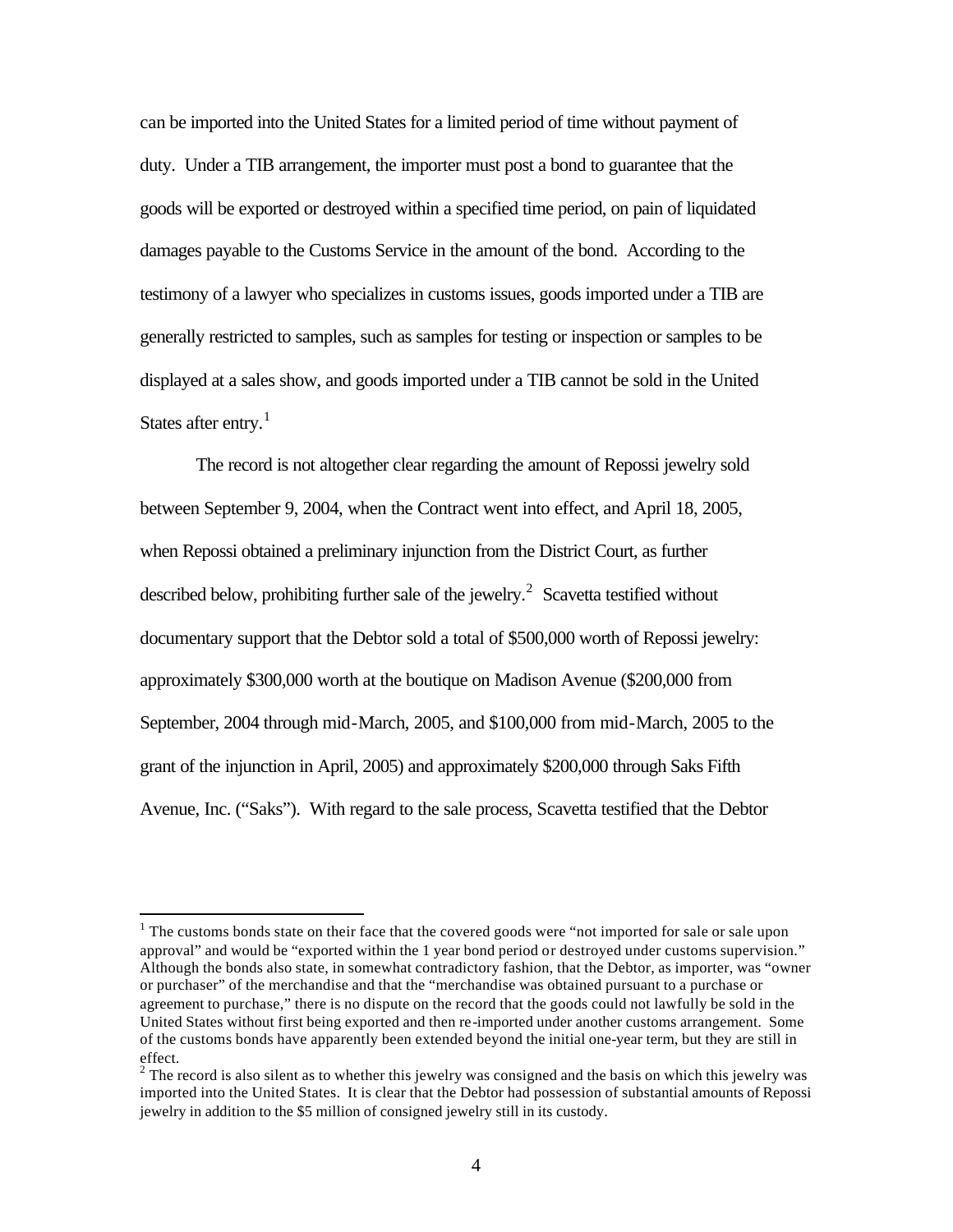would inform Repossi when a piece of jewelry was sold, after which Repossi would issue an invoice to the Debtor for the wholesale purchase price.

It is undisputed that the Debtor never paid Repossi for any of the invoiced jewelry. In an effort to recover the jewelry, or the value thereof, Repossi filed an action against the Debtor in the District Court on March 15, 2005, claiming (i) breach of contract, (ii) conversion and (iii) trademark infringement. In response, the Debtor counterclaimed for damages for Repossi's alleged breach of the Contract by selling its jewelry directly to customers in the United States, its alleged improper appropriation of publicity that the Debtor had paid for, and its alleged violation of New York State franchise law. In support of its counterclaim based on breach of the franchise laws, the Debtor took the position in the District Court that the Contract was illegal and unenforceable.

Repossi moved for a preliminary injunction to prohibit the Debtor from continuing to sell Repossi jewelry or use the Repossi trademark. After two hearings, District Judge Chin granted Repossi's motion, finding that even under the Debtor's theory of the case, the Contract was "void and unenforceable." Hrg. Transcr. p. 22, l. 24- 25 (April 18, 2005). Under the terms of the injunction, the Debtor was enjoined from (i) holding itself out as a Repossi store, (ii) using the Repossi trademark in connection with any goods and services, (iii) selling or lending jewelry received from Repossi, and (iv) moving such jewelry or its proceeds out of the State of New York. Judge Chin also ordered the Debtor to close its store located on Madison Avenue as a Repossi store and to permit a Repossi representative to conduct an inventory of the jewelry and retrieve any Repossi jewelry the Debtor had loaned to third parties.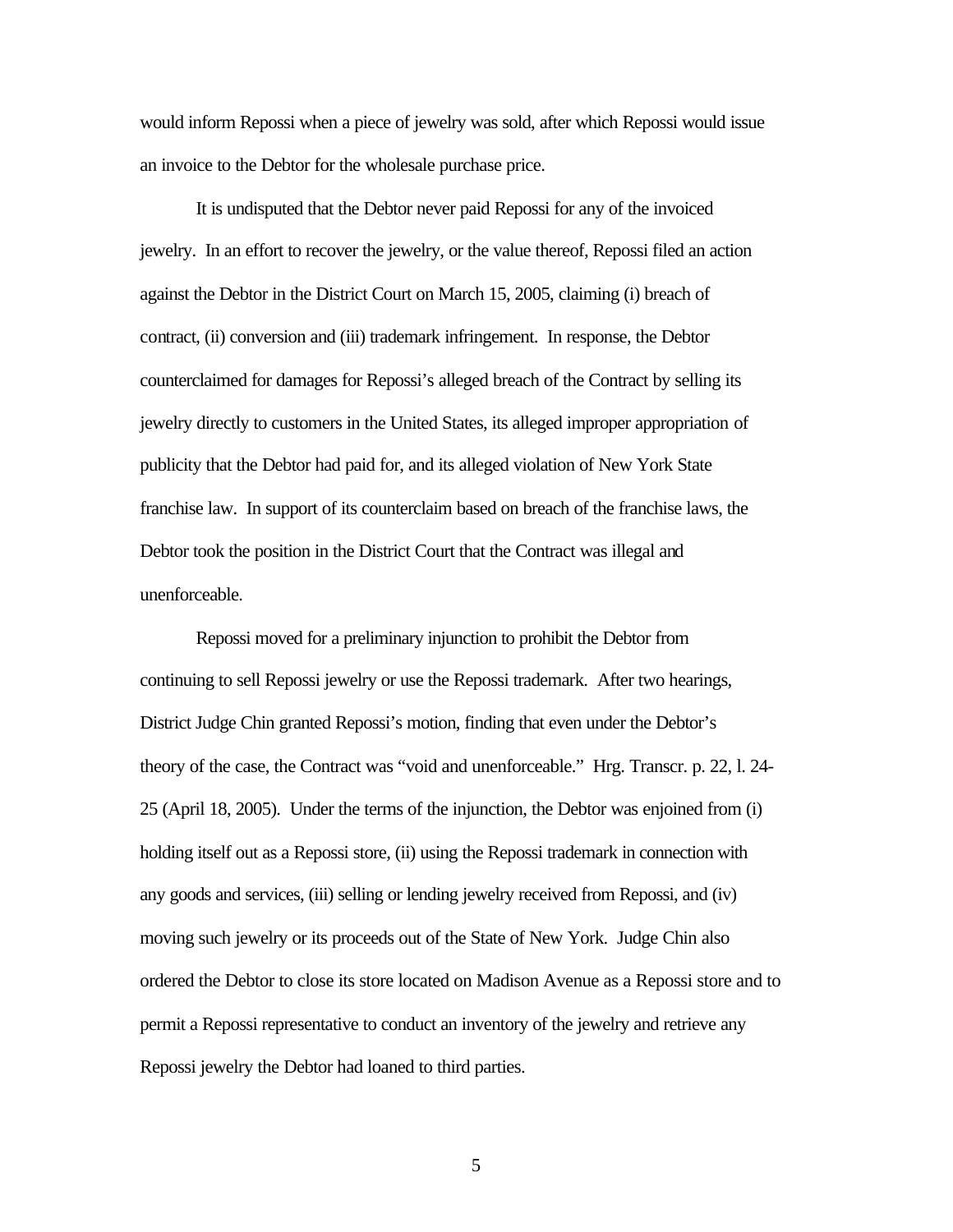On the basis of the Debtor's alleged failure to comply with the order of the District Court, Repossi requested permission from Judge Chin to move for summary judgment and for contempt sanctions. On June 10, 2005, Judge Chin gave Repossi permission to file its motion.

Eleven days later, on June 21, 2005, the Debtor filed for bankruptcy relief under Chapter 11 of the United States Bankruptcy Code. The Debtor's schedules show Repossi as the primary creditor with a claim of approximately \$5,000,000. The only other substantial creditor currently is Scavetta, who asserts a claim of \$1,452,000. The remainder of the debt is minimal, amounting to approximately \$25,000. At the time of the filing, the Debtor also had a substantial dispute with its landlord, but after filing its petition, the Debtor promptly took steps to negotiate with the landlord and entered into a stipulation providing that the Debtor would vacate and surrender the store on Madison Avenue and that the landlord would apply the Debtor's pre-petition security deposit and waive any further claim. The Debtor subsequently wrote to Judge Chin on two separate occasions requesting that he lift or modify the preliminary injunction to permit it to sell the jewelry or store it out of state. Judge Chin denied both requests. Thereafter, under the supervision of this Court, the jewelry was placed in a vault in New York, where it is currently located.

#### **Discussion**

#### **I. Debtor's Motion to Approve Private Sales of the Jewelry**

The first motion, and the one most easily dealt with, is the Debtor's motion to authorize private sales of the jewelry. Under the Debtor's proposed method of sale, a series of private sales would be arranged at which a sales representative, aware of a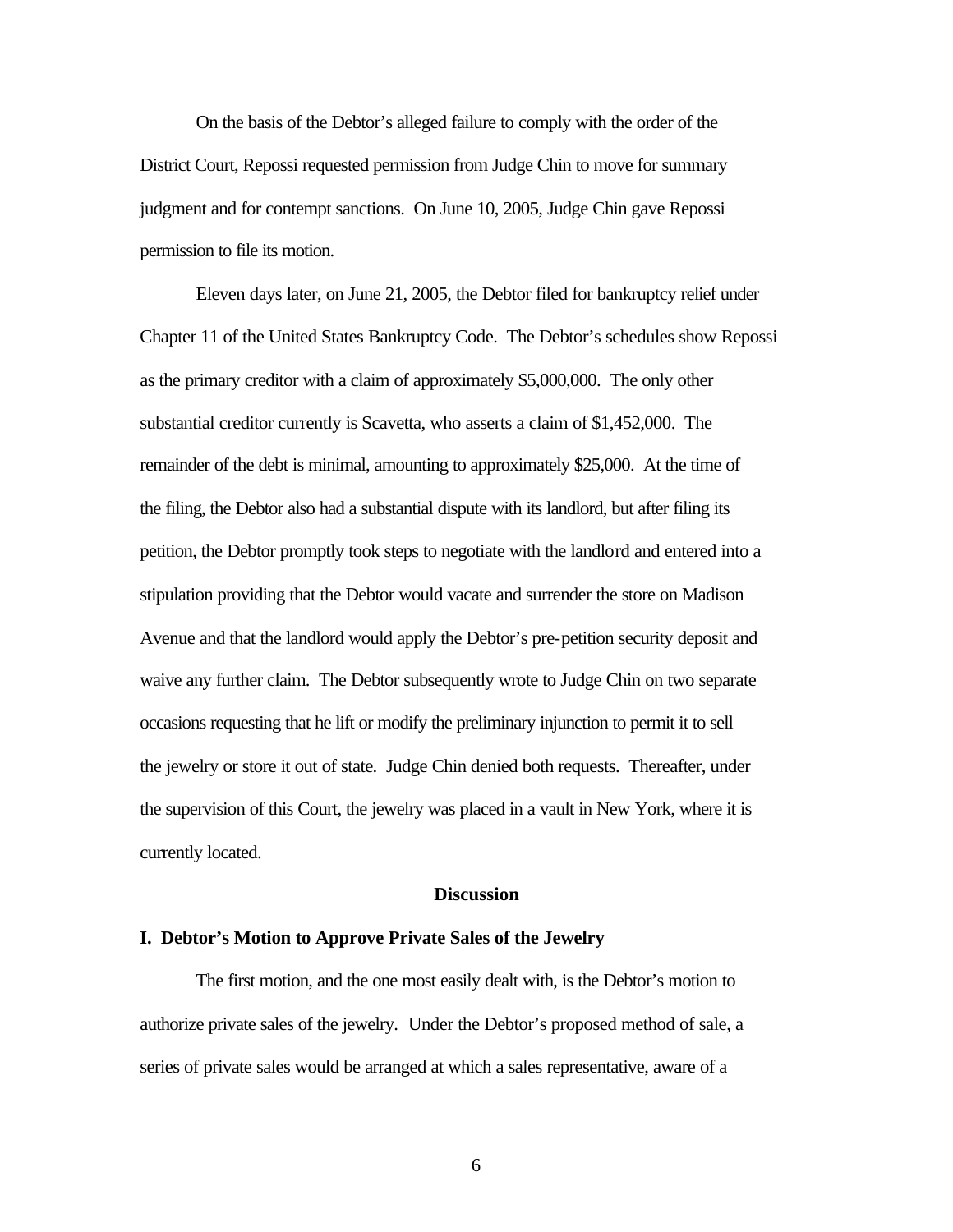client's interest in Repossi jewelry and having some social connection with the client, would invite the client to a private showing of the jewelry. The sales representative would receive a commission of 10% of the selling price for any jewelry sold. According to Scavetta, each private showing would result in the sale of approximately \$200,000 (wholesale) of jewelry, and the total proceeds from the private sales would allow the Debtor to pay all creditors of the estate in full. The Debtor's motion to authorize such sales is brought under § 363 of the Bankruptcy Code.

### **A. Section 363(c)(1) of the Bankruptcy Code**

The Debtor first asserts that its proposed private sales program falls within the scope of § 363(c)(1) of the Bankruptcy Code, which allows a debtor in possession to sell property of the estate in the ordinary course of business without notice or a hearing. 11 U.S.C. § 363(c)(1). In response, Repossi argues that the proposed private sales of the jewelry are outside the ordinary course of business because (i) a hypothetical creditor with a lien would not expect over \$5 million of jewelry to be sold in private showings and (ii) no high-end jeweler would attempt to sell more than 1,000 pieces of jewelry in private showings. Repossi bases its argument on a two-part test applied by courts to determine whether a transaction is in the ordinary course of business: (1) the creditor's expectation test, or vertical test, and (2) the industry-wide test, or horizontal test.

In connection with the vertical test, the court "views the disputed transaction from the vantage point of a hypothetical lien creditor and inquires whether the transaction subjects a creditor to economic risks of a nature different from those he accepted when he decided to enter into a contract with the debtor." The horizontal test involves "an industry-wide perspective in which the debtor's business is compared to other like businesses. In this comparison, the test is whether the postpetition transaction is of a type that other similar businesses would engage in as ordinary business."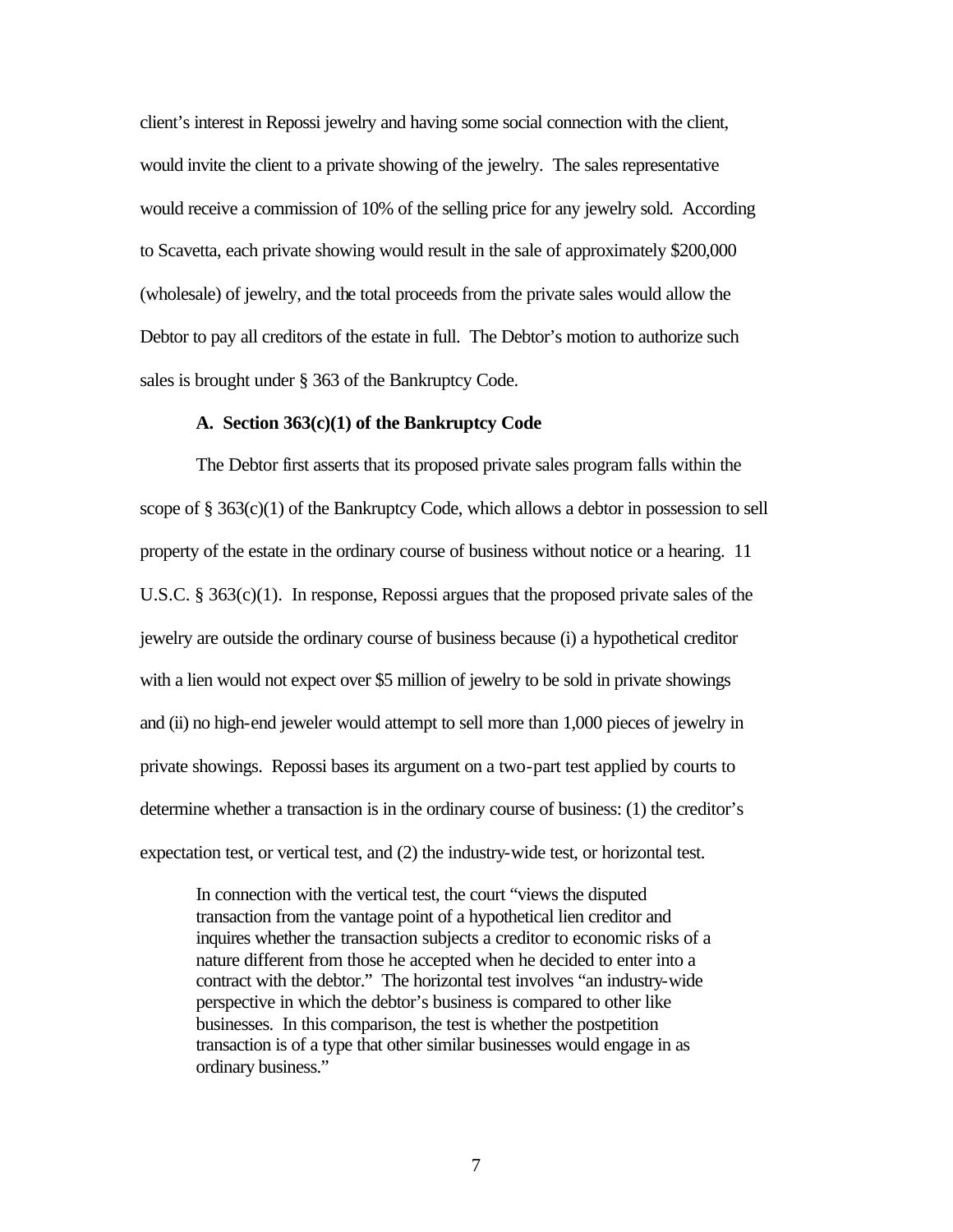*Albany Port Dist. Comm'n v. Cibro Petroleum Prods. (In re Winimo Realty Corp.)*, 2004 U.S. Dist. LEXIS 17260, at \*14 (S.D.N.Y. Aug. 27, 2004), citing and quoting *Medical Malpractice Ins. Ass'n v. Hirsch (In re Lavigne)*, 114 F.3d 379, 385 (2d Cir. 1997); see also *In re Enron Corp.*, 2003 Bankr. LEXIS 2111 (Bankr. S.D.N.Y. Mar. 21, 2003).

Putting aside the question whether the jewelry can legally be sold in the United States, the Debtor has introduced no evidence to indicate that private sales of more than 1,000 pieces of jewelry with a wholesale value of over \$5 million would meet either the vertical or horizontal tests as ordinary course of business transactions. The Debtor has limited experience in the jewelry industry and absolutely no experience with private sales. As described below, the Debtor has also failed to develop an adequate business plan describing and analyzing its proposed private sales program. Under these circumstances, the Court finds that a hypothetical lien creditor would not accept the economic risks associated with private sales. Furthermore, based on the record, it appears that private sales in the industry of high-end jewelry are at best ancillary to the sales that occur through more established channels of distribution, and no evidence was introduced that a seller of high-end jewelry would attempt to sell a large volume of jewelry solely through private sales. In short, the Debtor's proposed private sales are not authorized under § 361(c) as ordinary course of business transactions.

#### **B. Section 363(b)(1) of the Bankruptcy Code**

The Debtor argues in the alternative that the Court should authorize the private sales pursuant to  $\S 363(b)(1)$  of the Bankruptcy Code, which permits a court to authorize a debtor in possession, after notice and a hearing, to use, sell or lease property of the estate outside of the ordinary course of business. 11 U.S.C. § 363(b)(1). In determining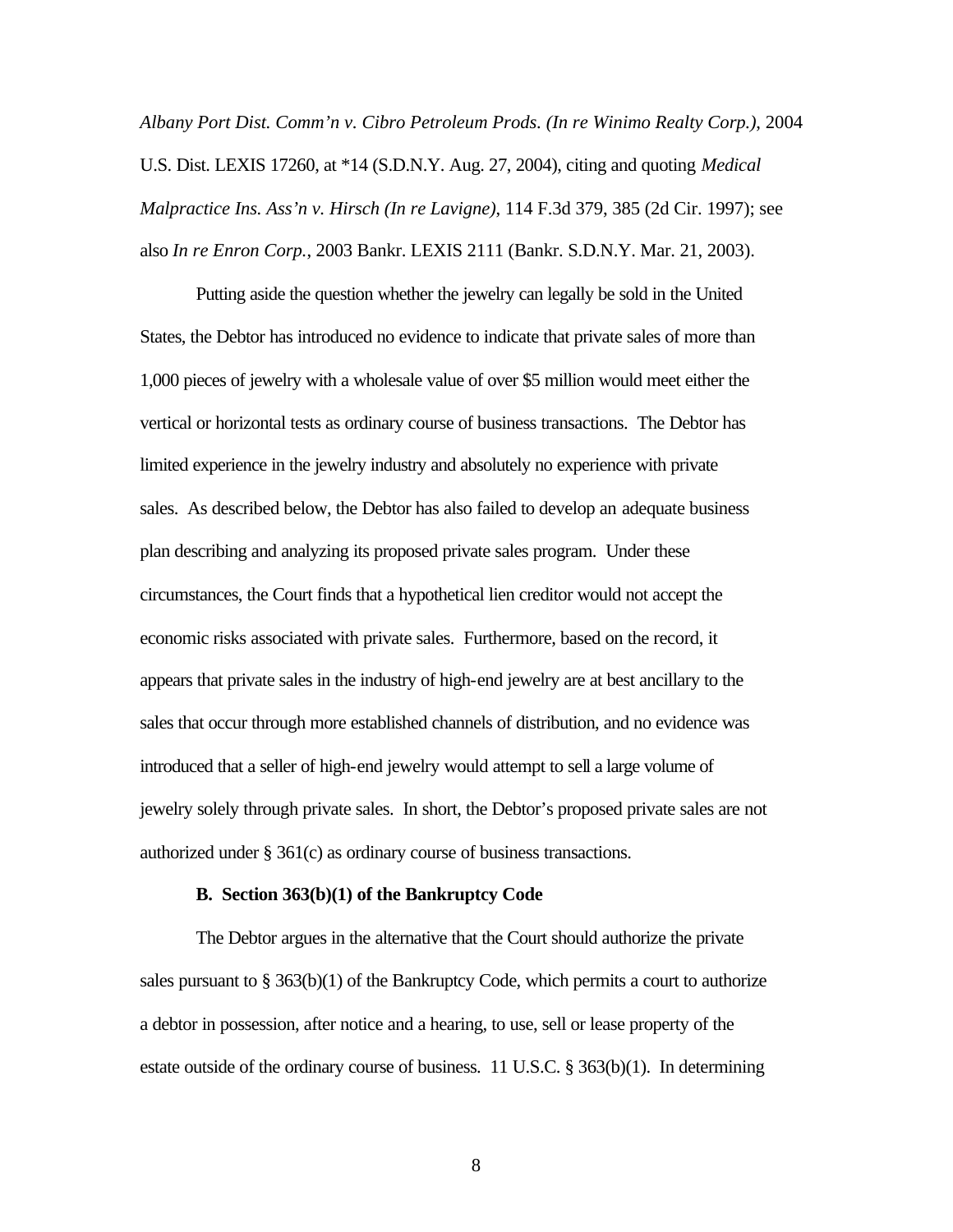whether to approve a proposed sale under this section, courts require that the sale be based upon the sound business judgment of the debtor. See *Licensing by Paolo v. Sinatra (In re Gucci)*, 126 F.3d 380, 387 (2d Cir. 1997) ("A sale of a substantial part of a Chapter 11 estate may be conducted if a good business reason exists to support it."); see also *Committee of Equity Sec. Holders v. Lionel Corp. (In re Lionel Corp.)*, 722 F.2d 1063, 1071 (2d Cir. 1983); *In re Chateaugay Corp.*, 973 F.2d 141, 143 (2d Cir 1992); *In re Enron Corp*., 284 B.R. 376, 392 n.15 (Bankr. S.D.N.Y. 2002).

In an effort to demonstrate sound business judgment, the Debtor introduced into evidence at the hearing a few hastily-drafted pages of numbers purporting to be a business plan but containing no substantive analysis of business justifications, risks, costs, or anticipated benefits of the proposed private sales. These materials had no more probative value than Scavetta's vague testimony as to business advice received on the sales from a "public relations" advisor. Scavetta also made it clear that the private sales depended on the availability of agents who have a "book" of names of potential clients, but no evidence exists demonstrating that Scavetta has access to any book of customers or that he knows someone with such a book. Indeed, Scavetta testified that he had not received any written materials from his public relations advisor and only spoke of securing potential clientele in the most general terms.

Furthermore, the Debtor has failed to show how selling the jewelry pursuant to private sales is in the best interests of the estate, particularly where it is opposed by the estate's largest creditor. See *In re Copy Crafters Quickprint, Inc*., 92 B.R. 973, 982-83 (Bankr. N.D.N.Y. 1988) (disposition of estate assets under § 363(b) must be in the best interests of the estate and its creditors); see also *In re Angelika Films 57th*, 1997 U.S.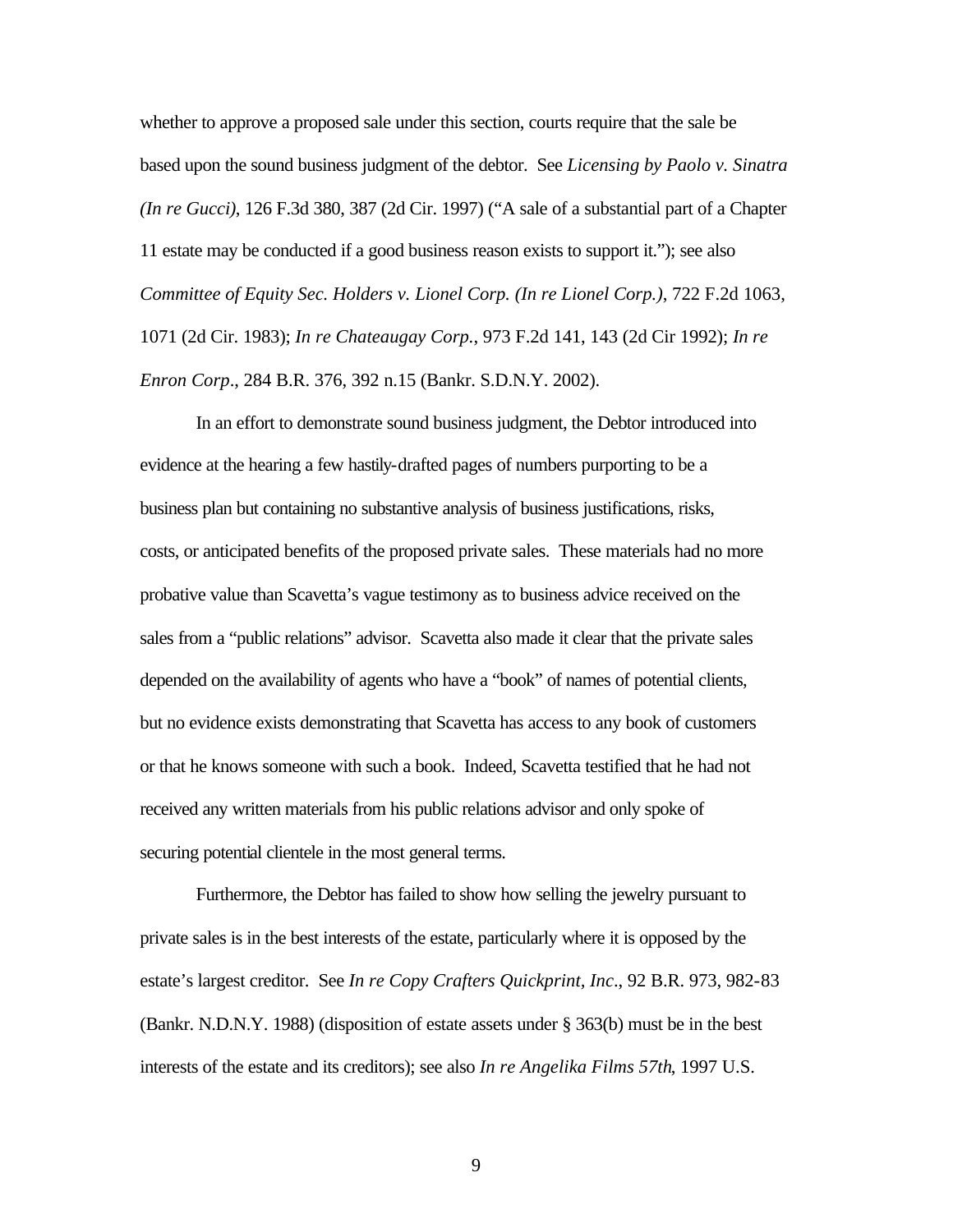Dist. LEXIS 7463, at \*17 (S.D.N.Y. May 27, 1997). The Debtor's duty to act in the best interests of the estate is a duty owed to its creditor body as a whole. The fact that Repossi, the manufacturer of the jewelry and largest creditor of the estate, objects to the Debtor's proposed private sales program is an important factor in determining whether the program is in the best interests of the estate. In light of Repossi's objection to the private sales program, coupled with the Debtor's lack of an adequate business plan for such program, the Court finds that Debtor has failed to demonstrate sound business judgment and cannot show that the program is in the best interests of the estate.

Moreover, the Court could not authorize private sales of the jewelry given the following additional problems, each of which would justify denial of the motion. First, the Debtor cannot sell the jewelry in the United States given the TIB. It might be possible for the Debtor to export and then re-import the jewelry under a different customs arrangement, but the Debtor did not prove the feasibility of this option. Furthermore, Judge Chin has entered an injunction that remains in effect and prohibits the sale of the jewelry. The Debtor claims that it will seek to have the injunction lifted in the event this Court grants its motion to authorize the sales, but the District Court has already denied such relief twice.

The issue of the District Court's grant of relief from the injunction leads directly to the second of the motions before the Court, Repossi's request to lift the automatic stay and permit the litigation in the District Court to continue on the grounds that the District Court is the most appropriate forum to determine relief from the injunction and liquidation of the Debtor's claims and counterclaims with Repossi. Before reaching that determination, however, it is appropriate to consider the central bankruptcy-related issue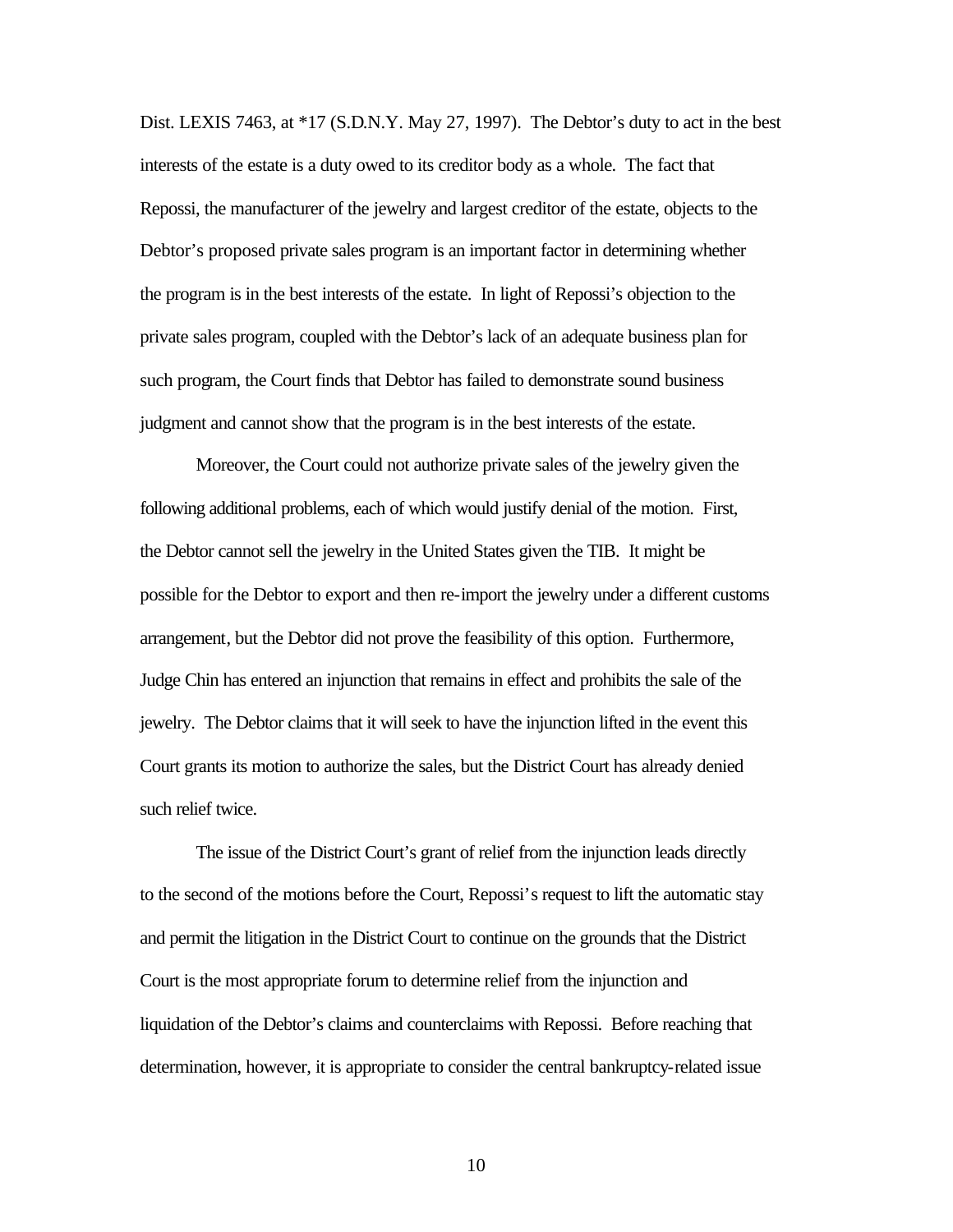raised by the Debtor -- namely, does this Debtor have property rights in the jewelry that are entitled to protection, even if its private sales program is denied?

## **II. The Debtor's Rights in the Jewelry**

As stated above, Scavetta testified that the Repossi jewelry now in its possession was provided to the Debtor under a consignment arrangement pursuant to Schedule 4 to the Contract. The Debtor claims that this arrangement provided it, on the bankruptcy filing, with certain rights in the jewelry, and that as a debtor in possession it takes these rights for the benefit of the Debtor's creditors, including Scavetta, whether or not Repossi consents. As discussed below, the Debtor's rights as a debtor in possession do not appear, on the record to date, to overcome Repossi's rights as owner of the jewelry.

## **A. Uniform Commercial Code**

Property acquired under a consignment arrangement, even if not paid for, may be subject to claims of the consignee's creditors, and a debtor in possession may be entitled to exercise these rights under the Uniform Commercial Code ("U.C.C.") for the benefit of the estate and its other creditors. See *In re Morgansen's Ltd.*, 302 B.R. 784 (Bankr. E.D.N.Y. 2003); *In re Valley Media, Inc.*, 279 B.R. 105 (Bankr. D. Del. 2002). Article 9 of the U.C.C. applies to a "consignment," U.C.C.  $\S 9 - 109(a)(4)$ , and in determining the Debtor's rights to the jewelry, the starting point of the analysis is  $\S 9-102(a)(20)$  of the U.C.C. as adopted in New York. Section 9-102(a)(20) defines "consignment" as:

a transaction, regardless of its form, in which a person delivers goods to a merchant for the purpose of sale and: (A) the merchant:

(i) deals in goods of that kind under a name other than the name of the person making delivery; (ii) is not an auctioneer; and

(iii) is not generally known by its creditors to be substantially engaged in selling the goods of others;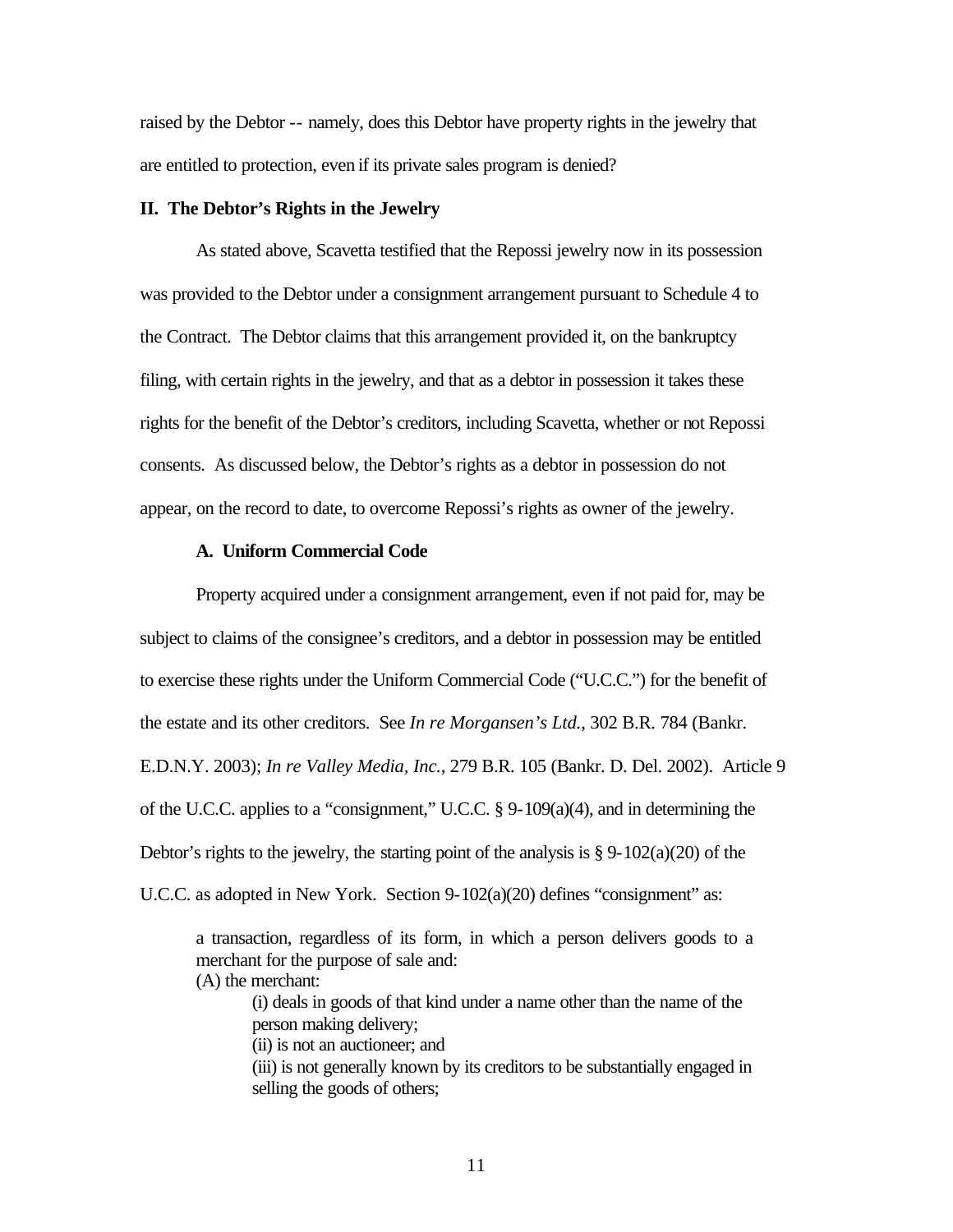(B) with respect to each delivery, the aggregate value of the goods is \$1,000 or more at the time of delivery;

(C) the goods are not consumer goods immediately before delivery; and

(D) the transaction does not create a security interest that secures an obligation.

If a transaction is a consignment under  $\S$  9-102(a)(20), the consignor must ordinarily file a financing statement in order to protect its interest in the property from the claims of a bankruptcy trustee or debtor in possession acting on behalf of the estate's creditors under the "strong arm powers" of § 544 of the Bankruptcy Code. See *Morgansen's*, 279 B.R. at 787. A transaction must satisfy each element of the definition to be considered a consignment under  $\S 9-102(a)(20)$ , and the burden of proof falls on the party claiming applicability of the section. *Id.* The Debtor has the burden of proof because it asserts that the transfer of jewelry was a consignment under  $\S 9-102(a)(20)$ .

Repossi asserts that the consignment provided in the Contract is not subject to the U.C.C. because, referring to subsection  $(A)(i)$ , the Debtor was not a merchant dealing in goods delivered to it for the purpose of sale "under a name other than the name of the person making delivery." This subsection is designed to carry out one of the purposes of making consignments subject to Article 9, which is to ensure that a consignee's general creditors are put on notice of the consignor's interest in the consigned property, and "to protect general creditors of the consignee from claims of consignors that have undisclosed consignment arrangements with the consignee that create secret liens on the inventory." *Valley Media*, 279 B.R. at 121. Where a consignee operates only under the name of the consignor, the U.C.C. assumes that the consignee's general creditors will be on notice of the consignment and will not be misled into believing that the merchant has ownership of the inventory in its possession. *Id.* at 123.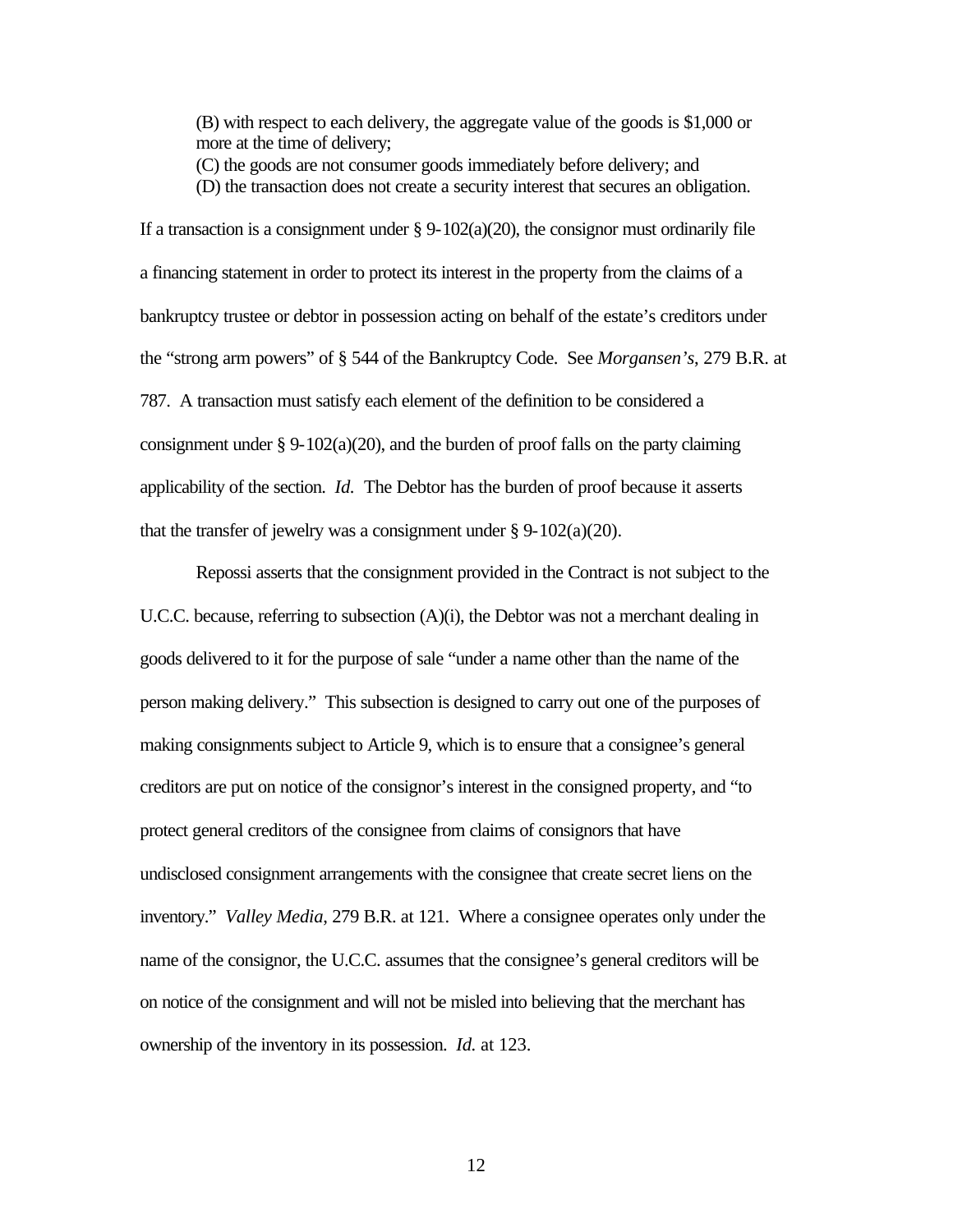It is undisputed that during the term of the Contract the Debtor held itself out to be a merchant only of Repossi jewelry. Since the Debtor dealt only in Repossi goods and did not sell any other jewelry, it did not deal in goods under "a name other than the name of the person making delivery." The arrangement accordingly would not be a consignment for purposes of application of Article 9.

The Debtor argues nevertheless that the goods were provided by "Repossi Diffusion S.A.M.," a corporate seller with a name distinct from "Repossi" or "Repossi Joallier," as used by the Debtor in operating its business. However, the Debtor's argument exalts form over substance and ignores the purpose of the statute, which is to protect creditors from being "misled by the apparent ownership of goods held by a consignee." *Newhall v. Haines*, 10 B.R. 1019, 1022 (D. Mon. 1981) (discussing statutory predecessor to U.C.C. § 9-102(a)(20)).

The Debtor argues that the provisions of the statute relevant to the use of a name have been construed strictly, citing *In re Wicaco Machine Corp.*, 49 B.R. 340 (E.D. Pa. 1984), and *Mann v. Clark Oil & Refining Corp.*, 302 F. Supp. 1376 (E.D. Mo. 1969). These cases, which dealt with the predecessor to  $\S 9-102(a)(20)$ , held that a consignor could avoid application of the statute only where its business was "completely enveloped" in or was "completely identified" with the business of the consignee, and that the statute would apply where the consignee sold goods of suppliers other than the consignor, or where it made known its separate identity. *Wicaco*, 49 B.R. at 343; *Mann*, 302 F. Supp. at  $1380<sup>3</sup>$  The relationship between the Debtor and Repossi comes within

 $\overline{a}$ 

<sup>3</sup> *Wicaco* involved a consignee that sold consigned goods under the consignor's name and unconsigned goods under its own name.In considering the applicability of the statute, the Court found that the consignee was not operating under the name of the consignor because the consignee's business was not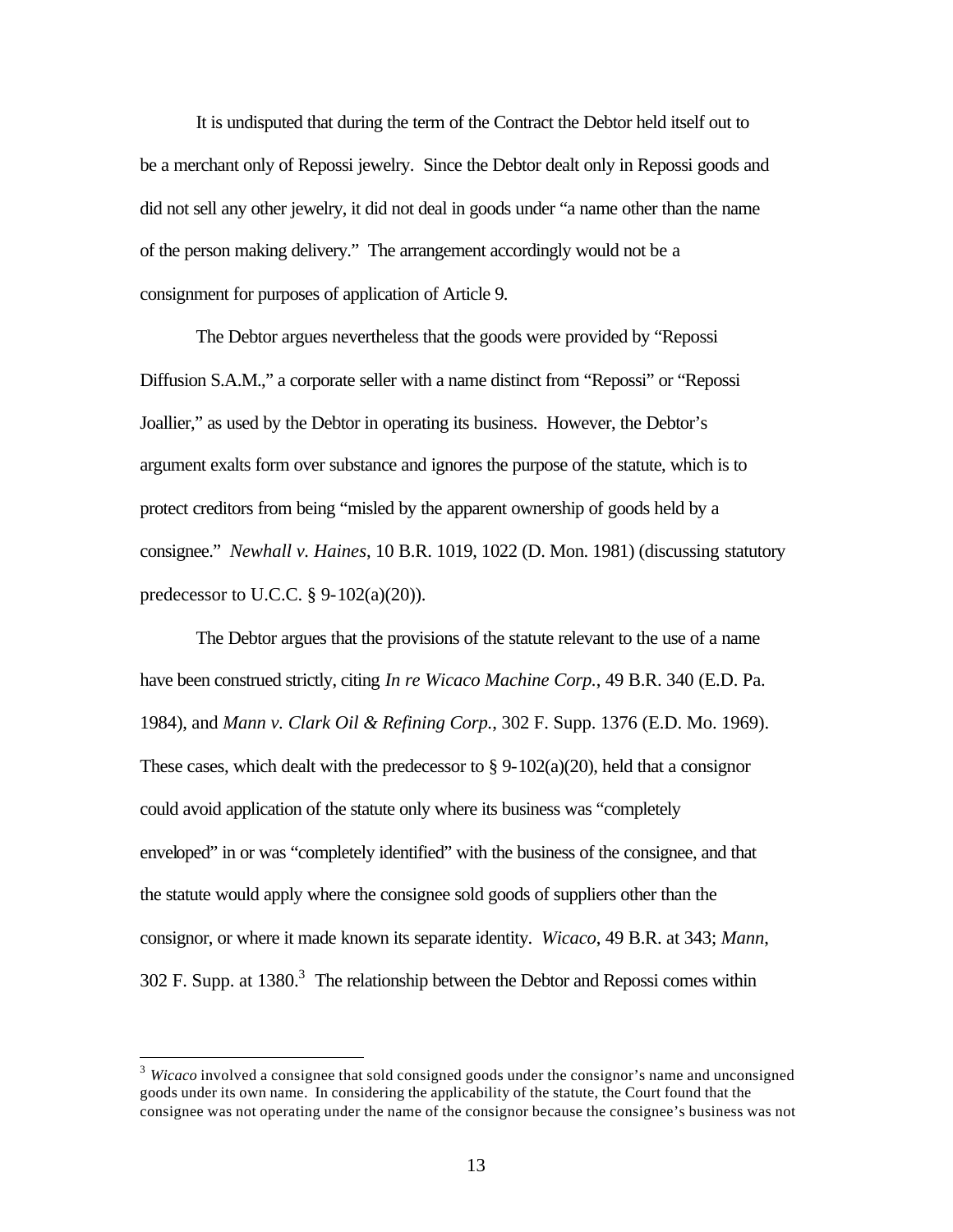the framework of complete envelopment or identification. The Debtor held itself out to the public as a Repossi store and has not provided evidence of any outward indication to suggest that it was an entity separate from Repossi or that it dealt in goods other than those delivered by Repossi. Moreover, as Repossi argues, the only substantial creditor who could benefit from a finding that Article 9 applies is Scavetta, and he certainly knew the facts.

Because the consignment arrangement falls outside the definition of consignment

in § 9-102(a)(2), the analysis must proceed to § 2-326 of the U.C.C. to determine the

respective rights of the Debtor (acting for its general creditors) and Repossi. See

*Morgansen's*, 279 B.R. at 787. Section 2-326 of the U.C.C., as adopted in New York,

provides:

 $\overline{a}$ 

(1) Unless otherwise agreed, if delivered goods may be returned by the buyer even though they conform to the contract, the transaction is (a) a "sale on approval" if the goods are delivered primarily for use, and

(b) a "sale or return" if the goods are delivered primarily for resale. (2) Goods held on approval are not subject to the claims of the buyer's creditors until acceptance; goods held on sale or return are subject to such claims while in the buyer's possession.

(3) Any "or return" term of a contract for sale is to be treated as a separate contract for sale within the statute of frauds section of this Article (Section 2-201) and as contradicting the sale aspect of the contract within the provisions of this Article on parol or extrinsic evidence (Section 2-202).

Under § 2-326(1), a "sale on approval" is a transfer of goods that remain the property of

the seller until the buyer accepts them, and the goods are not subject to the buyer's

<sup>&</sup>quot;completely enveloped" in that of the consignor and creditors could assume that both the consigned goods and the unconsigned goods belonged to the consignee. *Wicaco*, 49 B.R. at 343.

In *Mann*, the consignee operated a gas station under the name of the consignor. However, the court found that the consignee was not doing business under the consignor's name within the meaning of the statute because the consignee also displayed a sign above its door, where it identified itself as the dealer. *Mann*, 302 F. Supp. at 1380. The Court reasoned that a consignee could do business under the name of the consignor only where the "consignee has completely identified his business with that of the consignor to such an extent that potential creditors would necessarily assume that the business was that of the consignor solely." *Id*.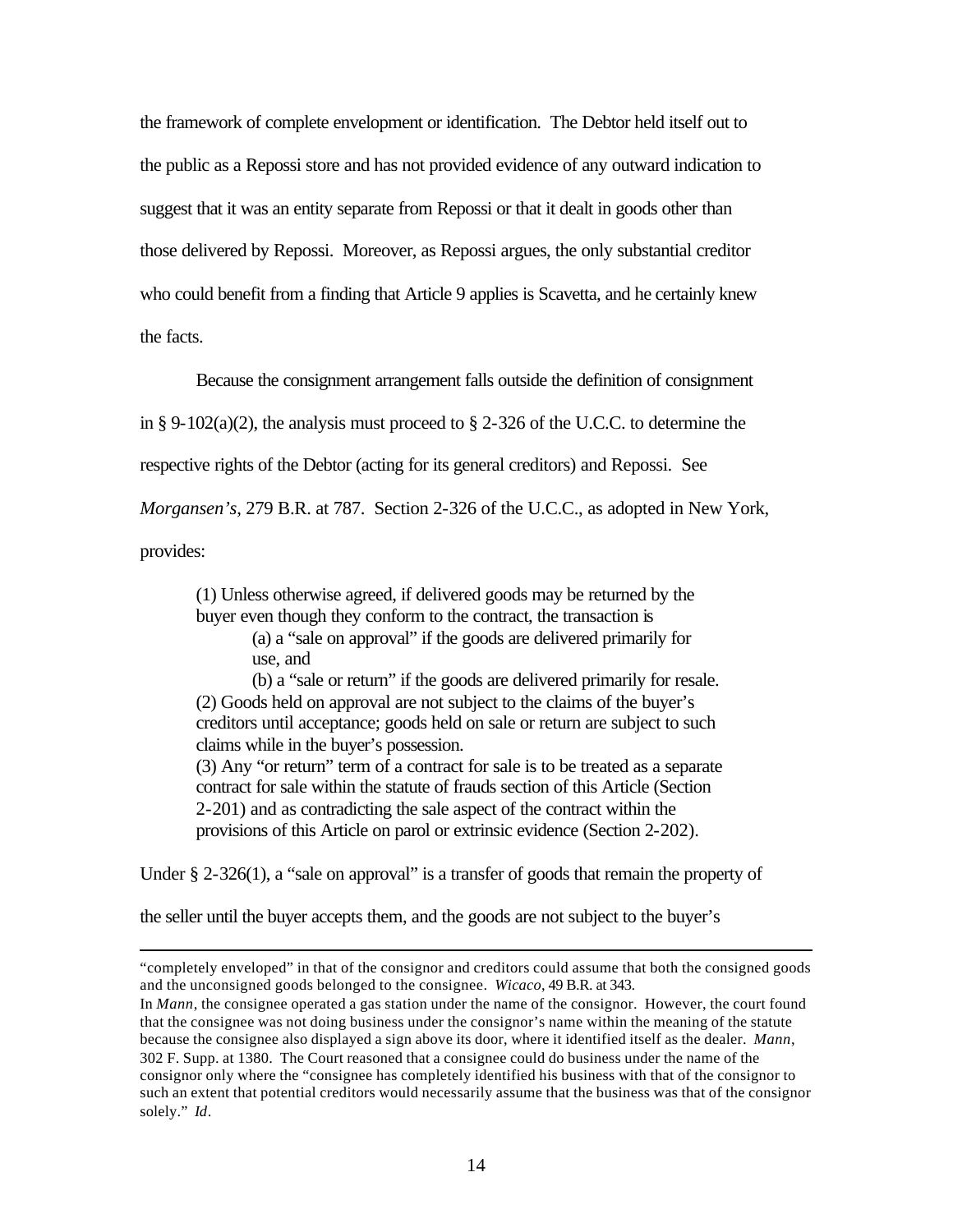general creditors. A "sale or return" is a sale of goods that can be undone at the buyer's option, under which a buyer can assert the rights of its creditors. *Id.* at 789.

In this case the evidence is conflicting as to whether the jewelry consigned to the Debtor was delivered on a "sale on approval" or "sale or return" basis. Schedule 4 to the Contract is entirely unclear on this point. It appears that the Debtor did sell some Repossi jewelry, but whether this was consigned jewelry imported under a TIB remains uncertain. In any event, the key factor, based on the record before this Court, is that any sale of the jewelry presently in the Debtor's possession would violate customs law, as the goods cannot be lawfully sold in the United States under the provisions of the TIB arrangement. The Court will not construe the Contract in a way that would violate the customs laws by finding that the consigned jewelry was imported for sale rather than for a lawful purpose. See *NLRB v. Local 32B-32J SEIU*, 353 F.3d 197, 202 (2d Cir. 2003), quoting *Walsh v. Schlecht*, 492 U.S. 401, 408 (1977) ("contracts should not be interpreted to render them illegal and unenforceable where the wording lends itself to a logically acceptable construction that renders them legal and enforceable"). Indeed, if the Debtor sold the consigned jewelry in this country, it might be liable to forfeit the bonds, creating additional potential liability. It is accordingly assumed that the Debtor intended to act legally, and that it took possession of the goods primarily for use rather than resale and is unable to assert the rights of its creditors based on § 2-326 of the U.C.C.

#### **B. Termination of the Contract**

Repossi also argues that the Debtor has no interest in the jewelry because the Contract was terminated prior to the bankruptcy filing and the Debtor is a mere custodian with no contractual rights. See *Valley Media*, 279 B.R. at 142-43 (holding that a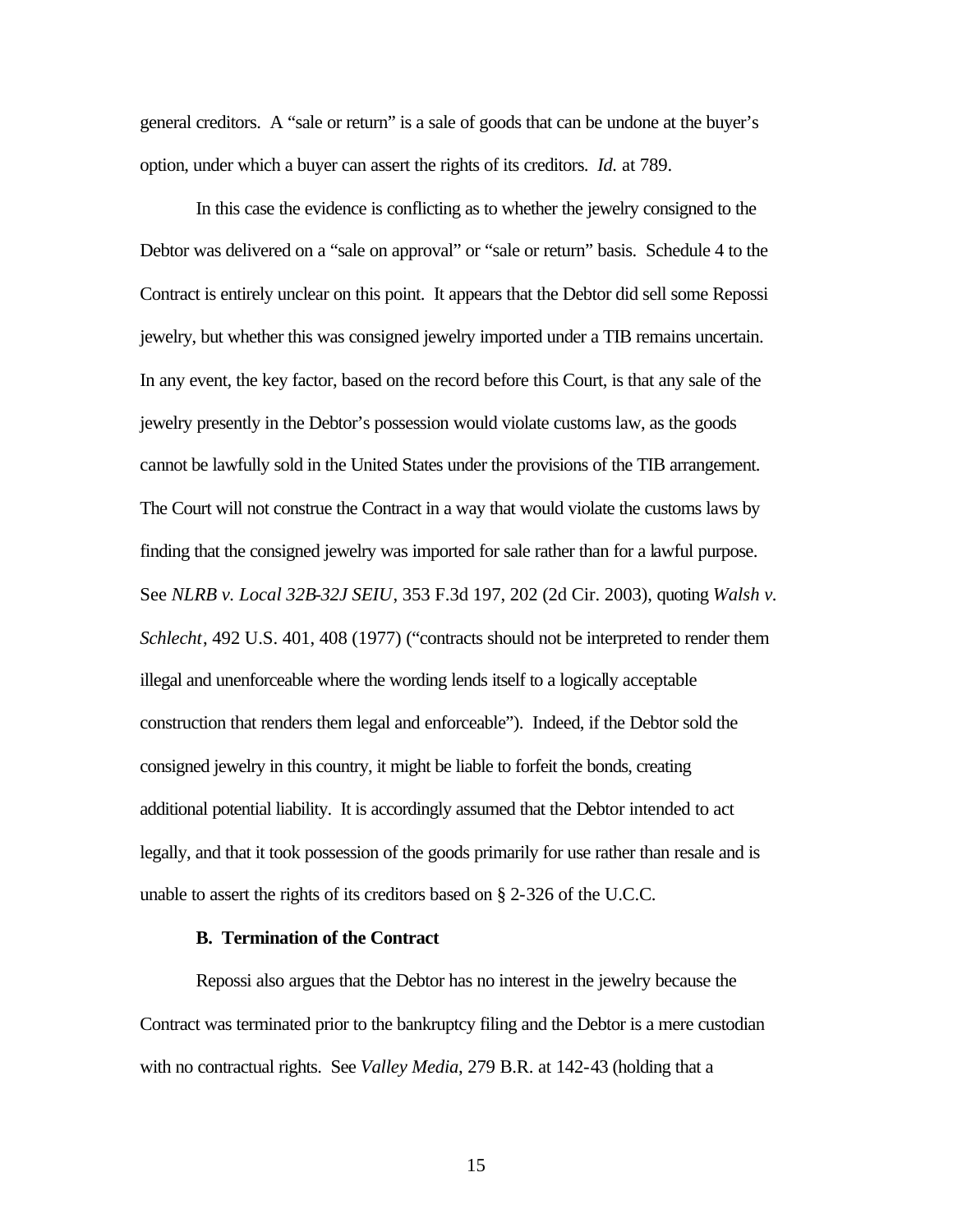consignee under a terminated contract had only possessory rights and could not assert the rights of its creditors over the interests of the consignor/owner). However, Repossi did not introduce evidence in the proceedings before this Court that the Contract was terminated in accordance with its terms. Under the Contract, a party seeking to terminate was required to give the other party prior notice of default pursuant to Articles 10 and 11 of the Contract. For termination for breach of the Contract, Article 10 requires the nonbreaching party to provide (i) an initial notice of the breach and (ii) a second notice of termination if the breach was not cured within 60 days of receipt of the initial notice. Article 11 governs the form of notice and provides that:

Any notice to be given hereunder to either party shall be in writing and in English and shall be given by airmail, facsimile or e-mail (provided that notices given by facsimile or email shall be confirmed by airmail) and be addressed to the respective address first above set forth.

Repossi argues that certain letters demanding payment of attached invoices (all written in French) sent to the Debtor on November 17, 2004, constituted notice of breach of the Contract and that a letter of termination dated February 15, 2005, constituted notice of termination. However, neither notice complied with the requirements of Article 11. The letters and invoices faxed on November 17, 2004 are in French rather than English and did not clearly demand cure of a breach of the Contract. In any event, the letter dated February 15, 2005, was sent to the Debtor's general counsel at its address rather than the Debtor at the address provided for in the Contract. Thus the November and February "notices" did not have the effect of validly terminating the Contract.

## **C. Judicial Estoppel**

Repossi has a stronger argument that the Debtor should also be judicially estopped from claiming that the Contract was not terminated because of the position the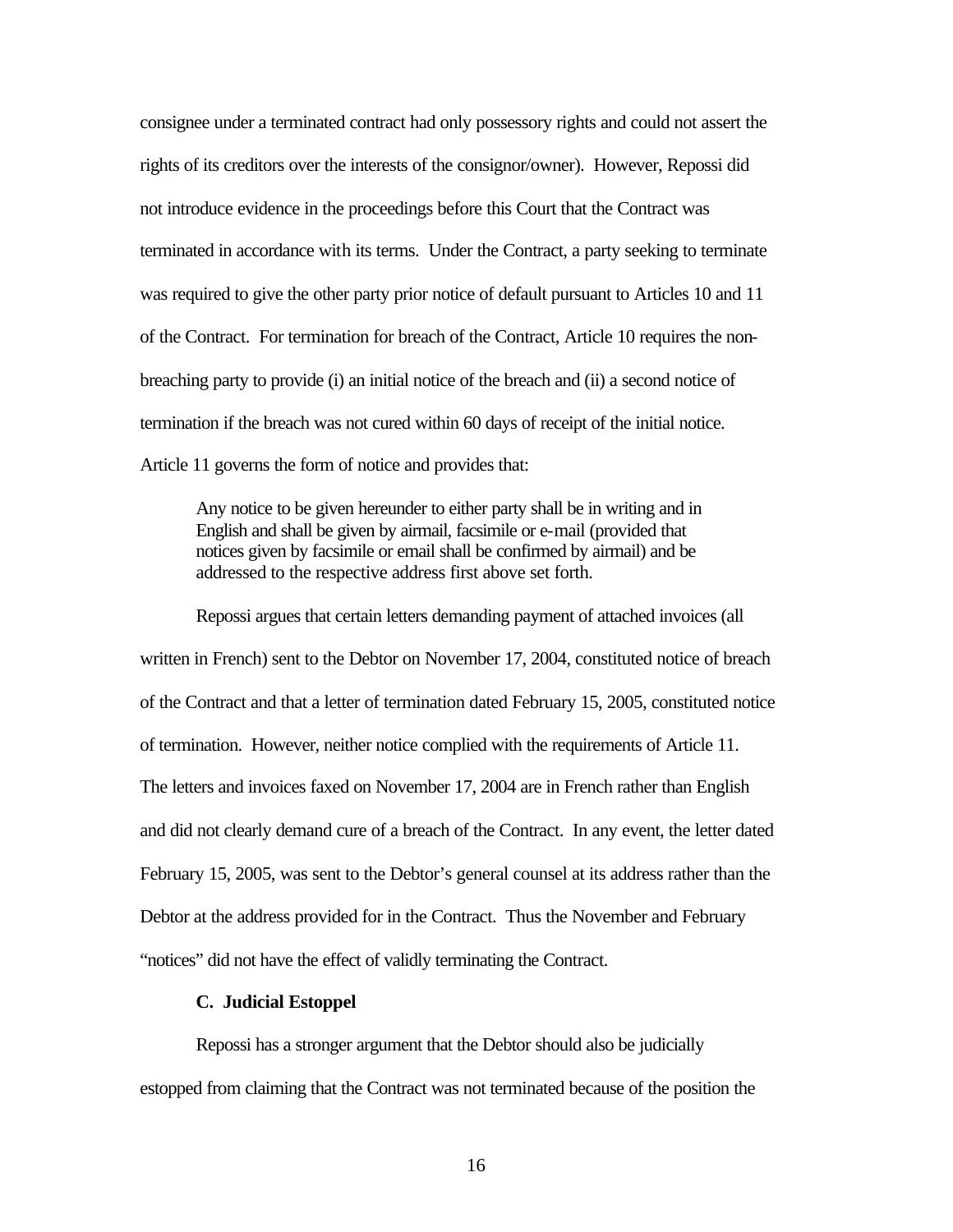Debtor has taken in the District Court. The Debtor argued before Judge Chin that the Contract was void and unenforceable, a position supporting its counterclaim that Repossi had violated the New York franchise laws, and Judge Chin accepted this contention in granting the preliminary injunction. The Debtor now argues that the Contract *is* enforceable and was not properly terminated because this supports its motion for authority to sell the jewelry by private sales and its argument that its rights under the U.C.C. are superior to those of Repossi as consignor. Repossi asserts that the Debtor should be precluded from arguing for the validity of the Contract before this Court under the theory of judicial estoppel, which "prevents a party from asserting a factual position in a legal proceeding that is contrary to a position previously taken by the party in a prior legal proceeding." *Shoppers World Cmty. Ctr., L.P. v. Bradlees Stores, Inc. (In re Bradlees Stores, Inc.)*, 2001 U.S. Dist. LEXIS 14755, at \*33 (S.D.N.Y. Setp. 20, 2001); see also *Young v. United States Dep't of Justice*, 882 F.2d 633, 639 (2d Cir. 1989).

A court has discretion in determining whether a party should be judicially estopped from contradicting a prior position in a later litigation. *New Hampshire v. Maine*, 532 U.S. 742, 750 (2001). The Supreme Court has identified the following factors to be considered in determining whether a party should be judicially estopped fromadvocating a particular position in a later judicial proceeding:

First, a party's later position must be clearly inconsistent with its earlier position. Second, courts regularly inquire whether the party has succeeded in persuading a court to accept that party's earlier position, so that judicial acceptance of an inconsistent position in a later proceeding would create the perception that either the first or the second court was misled…. A third consideration is whether the party seeking to assert an inconsistent position would derive an unfair advantage or impose an unfair detriment on the opposing party if not estopped.

*Id.* at 750-51 (internal quotation marks and citations omitted).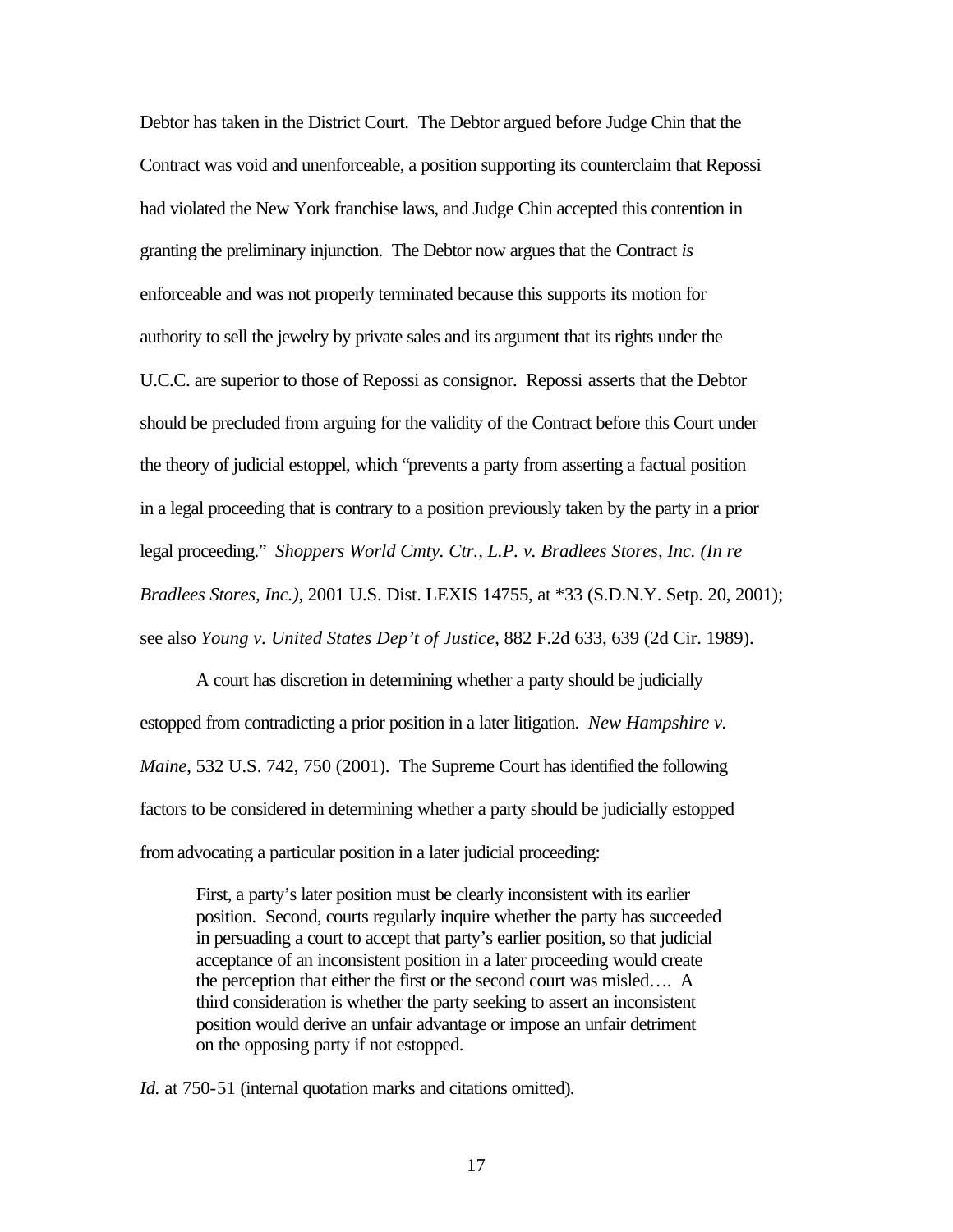Here, the Debtor has advanced a position in this Court that is inconsistent with the position it advanced in the District Court. Judge Chin noted the position of the Debtor that the Contract was void by finding, for purposes of the preliminary injunction motion, that the Debtor did not have the right to use the Repossi trademark. If this Court were to adopt the Debtor's new position, the Debtor would have the unfair advantage of claiming property rights in the jewelry under the Contract for the purposes of its bankruptcy case while simultaneously seeking damages in the District Court based on its claim that the Contract is void and unenforceable. The three factors enumerated in *New Hampshire* would all be present.

The Debtor argues that the Court should not apply the doctrine of judicial estoppel because, as a debtor in possession, it is a different entity from G.S. Distribution in its prepetition capacity. The Debtor correctly asserts that a bankruptcy trustee, or a debtor in possession asserting the rights of a trustee, has a duty to act on behalf of all creditors, and that bankruptcy trustees in other cases have successfully argued that a court should distinguish between a debtor's status before and after the filing of the petition for purposes of judicial estoppel. See, e.g., *Pereira v. Aetna Cas. & Sur. Co. (In re Payroll Express Corp.)*, 921 F. Supp. 1121, 1124 (S.D.N.Y. 1996). This principle, however, is likely to be of doubtful applicability under the facts of this case. For one thing, the Debtor's reliance on its duty to creditors carries less weight in light of the fact that its primary creditors are Repossi, who claims the Debtor has no right to the jewelry, and Scavetta, an insider who was fully aware of the limitations under the TIB.

More important, the Debtor itself notes that a trustee or debtor in possession will be bound by proceedings in a pre-petition action if "he intervenes and takes on the role of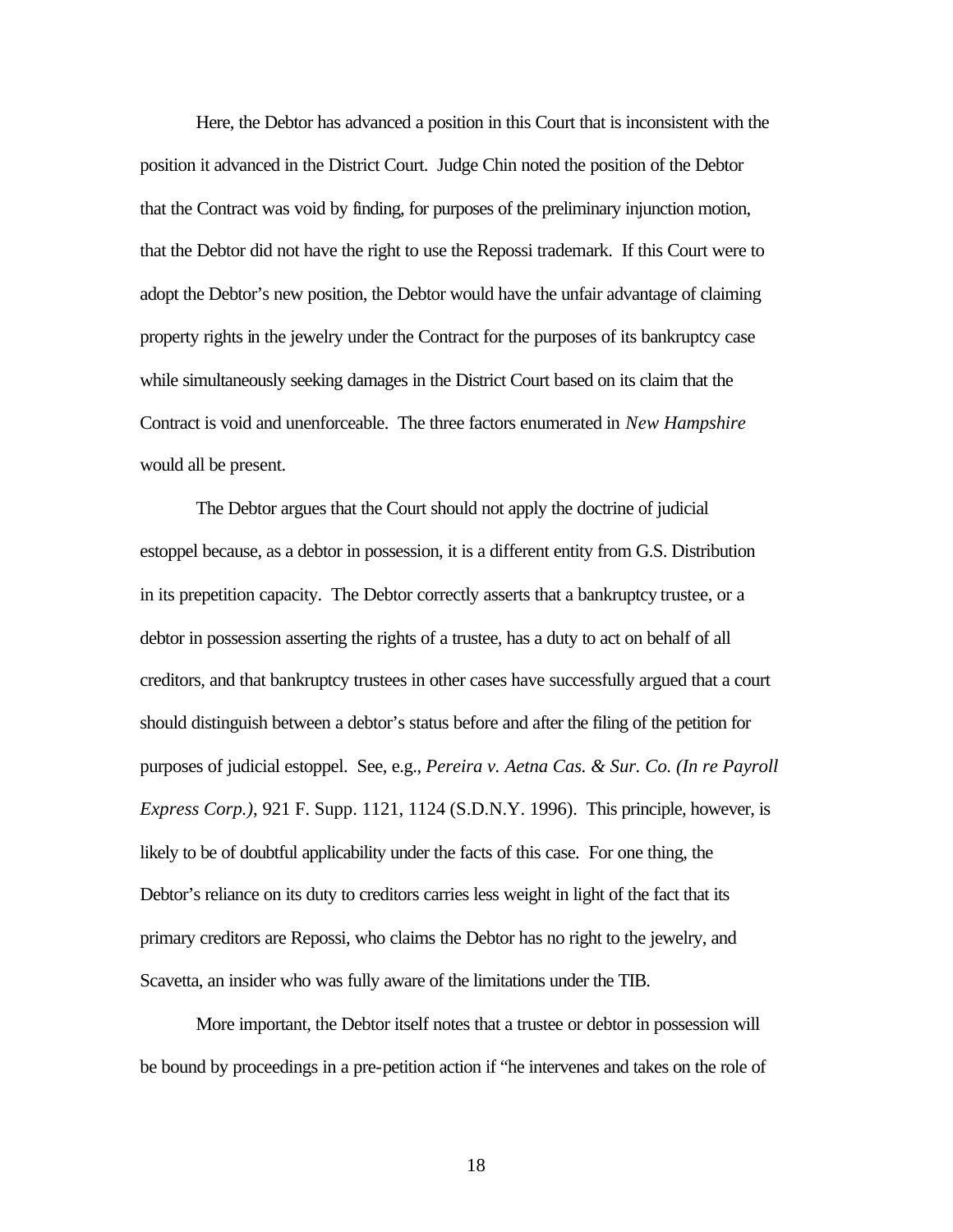an active litigant subjecting himself thereby to the usual incidents of such action…." *In re XYZ Options, Inc*., 154 F.3d 1262, 1269 (11th Cir. 1998), citing *Coleman v. Alcock*, 272 F.2d 618, 622 ( $5^{\text{th}}$  Cir. 1959). Here, the Debtor has been an "active litigant" with regard to the District Court proceedings. It returned to the District Court after filing the petition to seek modification of the preliminary injunction, and it is assumed that the Debtor will continue pursuit of its case against Repossi in the District Court. In any event, this Court need not determine whether the Debtor should be judicially estopped from pursuing any rights it may possess as consignee under the Contract. As discussed below, Repossi's motion to lift the automatic stay should be granted to allow continuation of the litigation commenced in the District Court. The District Court will then be in a position to determine whether under the circumstances the Debtor should be estopped from claiming any rights under the Contract.

# **III. Repossi's Motion to Dismiss, or in the Alternative, for Relief from the Automatic Stay**

The foregoing brings us to Repossi's motion for an order dismissing the Debtor's case, or in the alternative, lifting the automatic stay to allow the litigation pending in the District Court to go forward. For the reasons discussed below, the Court finds that insufficient grounds exist to dismiss the Debtor's Chapter 11 case. However, there is no reason why the District Court litigation should not go forward.

### **A. Motion to Dismiss**

Repossi first argues that the Debtor's petition was filed in bad faith and should be dismissed for "cause" under § 1112(b) of the Bankruptcy Code. It is well established that a lack of good faith in filing a Chapter 11 petition constitutes "cause" for dismissal under § 1112(b). See *C-TC 9th Ave. P'ship v. Norton Co. (In re C-TC 9th Ave. P'ship)*, 113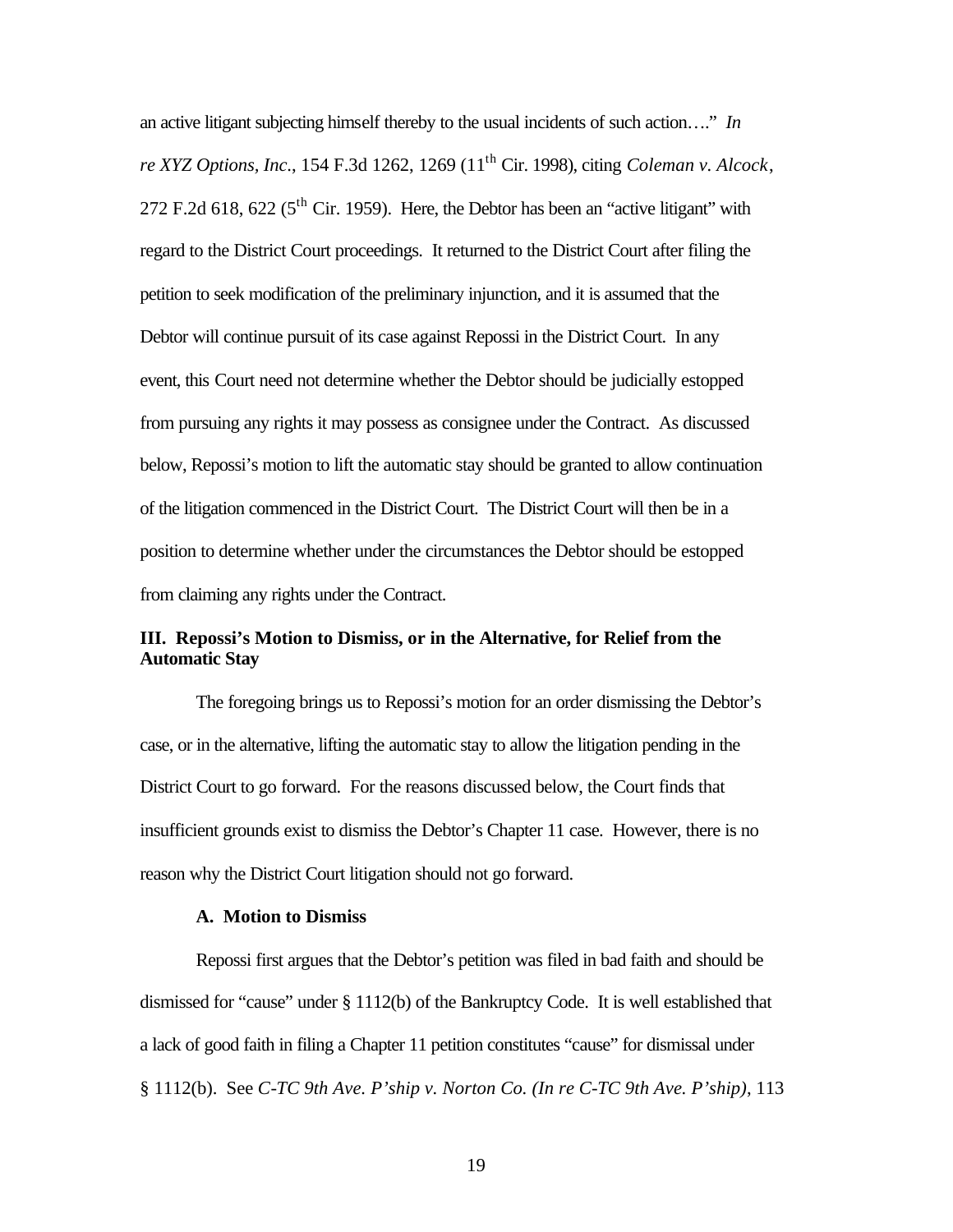F.3d 1304, 1309-10 (2d Cir. 1997). A Chapter 11 filing may be dismissed for lack of good faith "if it is clear that on the filing date there was no reasonable likelihood that the debtor intended to reorganize and no reasonable probability that it would eventually emerge from bankruptcy proceedings." *Id.* (quoting *Baker v. Latham Sparrowbush Assoc. (In re Cohoes Indus. Terminal, Inc.)*, 931 F.2d 222, 227 (2d Cir. 1991)). Repossi maintains that the Debtor filed for bankruptcy for the improper purpose of using the automatic stay to suspend contempt sanctions in the District Court and to subvert the preliminary injunction in order to continue selling the jewelry in violation of Repossi's trademark.

Despite Repossi's contentions, the Court finds that the Debtor did not file in bad faith or for an improper purpose. Rather than trying to subvert the preliminary injunction, the Debtor recognized the applicability of the injunction and has twice sought modification of the injunction since the time of the filing. At the time of the filing the Debtor was in arrears of approximately \$45,000 based on the termination of its lease and was indebted to its landlord for over \$1 million for the rent due through the end of the lease. The Debtor needed immediate bankruptcy protection in its dispute with its landlord and was able to achieve an advantageous settlement with the landlord after the bankruptcy filing. The Debtor had the right to file a petition in an effort to save its business and protect any rights its general creditors might have had in the jewelry pursuant to the "strong arm powers" of § 544 of the Bankruptcy Code. Even though the filing might have frustrated Repossi's efforts to reclaim the jewelry or the value thereof, it is also obvious that Repossi failed to take the steps under New York law that would have given it additional protection, and the Debtor cannot be faulted for asserting the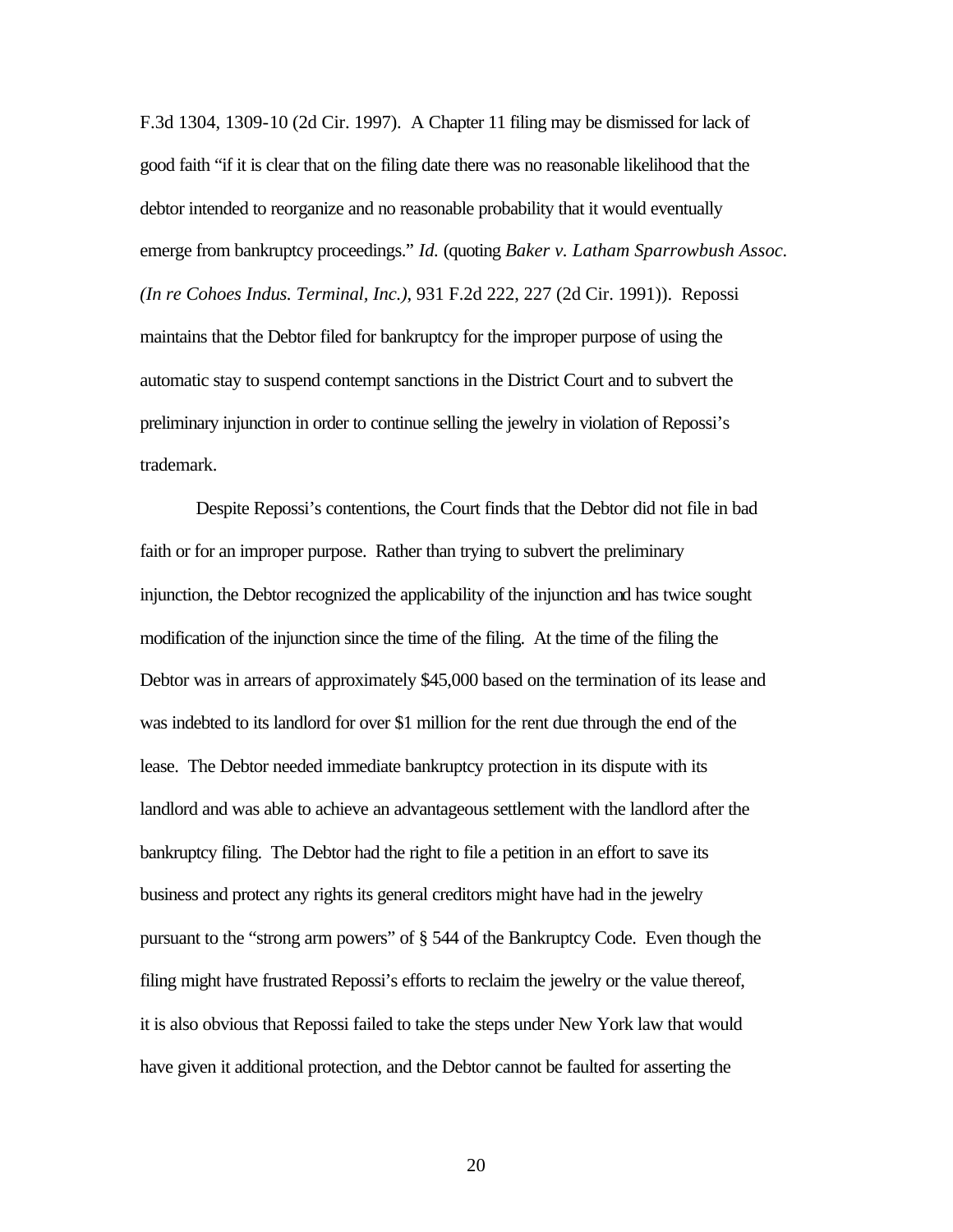rights of its creditors to the full extent of the law. See *Cohoes Indus. Terminal*, 931 F.2d at 228 ("Filing a bankruptcy petition with the intent to frustrate creditors does by itself establish an absence of intent to seek rehabilitation.").

As many decisions have stated, courts should dismiss on bad faith grounds sparingly, "with great caution…." *Carolin Corp. v. Miller*, 886 F.2d 693, 694 (4th Cir. 1989); see also *In re Johns-Manville Corp*., 36 B.R. 727, 737 (Bankr. S.D.N.Y. 1984); *In re 234-6 West 22nd St. Corp*., 214 B.R. 751, 757 (Bankr. S.D.N.Y. 1997); *In re Sletteland*, 260 B.R. 657, 662 (Bankr. S.D.N.Y. 2001). The motion to dismiss the bankruptcy case as filed in bad faith is denied.

#### **B. Motion for Relief from the Automatic Stay**

Repossi also argues that the Court should lift the automatic stay under  $\S 362(d)(1)$ of the Bankruptcy Code so that it can pursue the pending litigation in the District Court and liquidate its claims and counterclaims with the Debtor. Section 362(d)(1) authorizes the Court to lift the automatic stay "for cause, including the lack of adequate protection of an interest in property of such party in interest."

The Second Circuit has identified the following factors to be considered in determining whether to lift the automatic stay to allow litigation to proceed in another tribunal:

- (1) whether relief would result in a partial or complete resolution of the issue;
- (2) lack of any connection with or interference with the bankruptcy case;
- (3) whether the other proceeding involves the debtor as a fiduciary;
- (4) whether a specialized tribunal with the necessary expertise has been established to hear the cause of action;
- (5) whether the debtor's insurer has assumed full responsibility for defending it;
- (6) whether the action primarily involves third parties;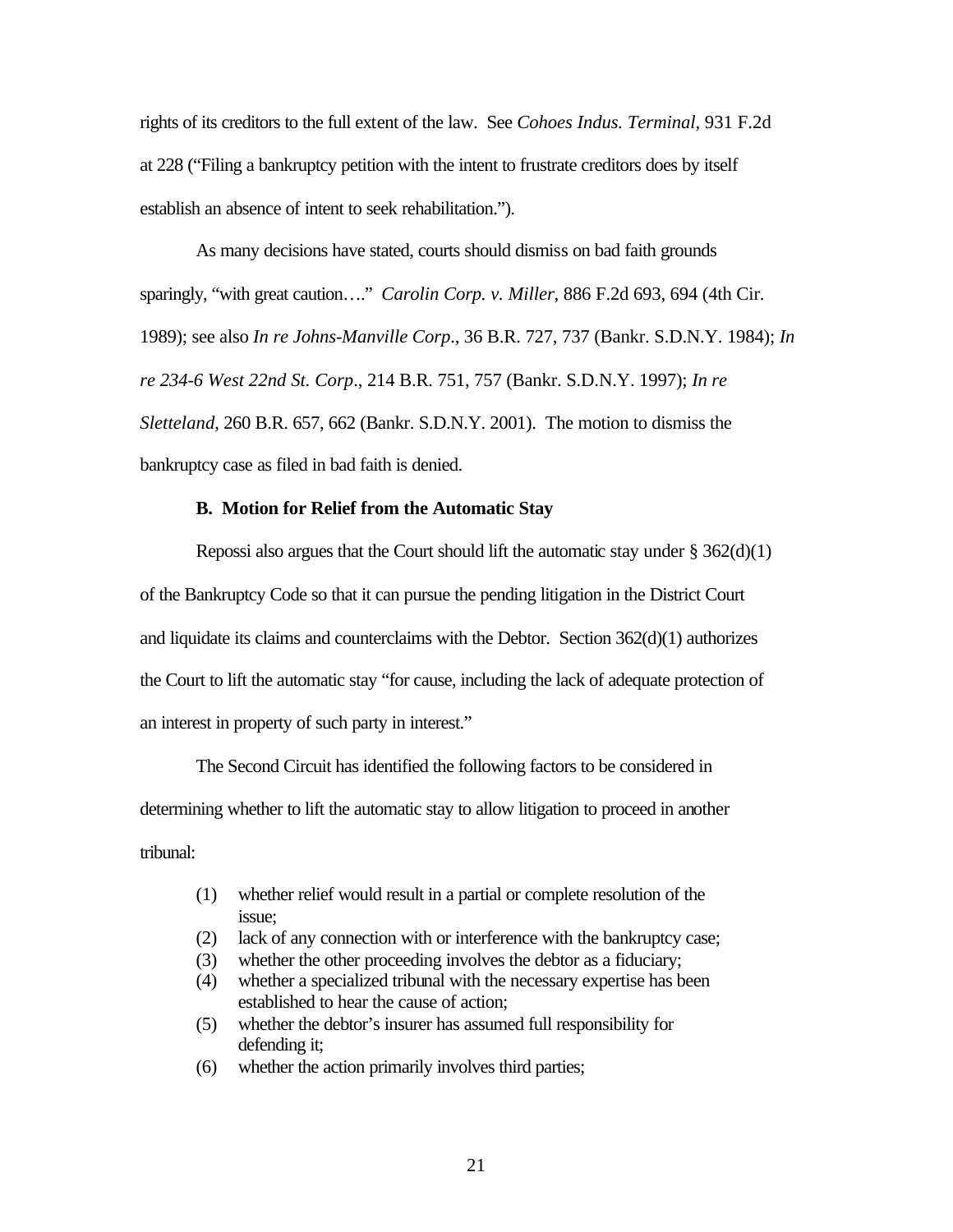- (7) whether litigation in another forum would prejudice the interest of the creditors;
- (8) whether the judgment claim arising from the other action is subject to equitable subordination;
- (9) whether the movant's success in the other proceeding would result in a judicial lien avoidance by the debtor;
- (10) the interests of judicial economy and the expeditious and economical resolution of litigation;
- (11) whether the parties are ready for trial in the other proceeding; and
- (12) impact of the stay on the parties and the balance of harms.

*In re Sonnax Indus., Inc*., 907 F.2d 1280, 1286 (2d Cir. 1990). "Not every one of these factors will be relevant in every case." *Schneiderman v. Bogdanovich (In re Bogdanovich)*, 292 F.3d 104, 110 (2d Cir. 2002), quoting *Mazzeo v. Lenhart (In re* 

*Mazzeo)*, 167 F.3d 139, 143 (2d Cir. 1999).

The *Sonnax* factors relevant to this case include: (i) whether the relief Repossi seeks would result in a complete resolution of the issues; (ii) lack of any connection with or interference with the bankruptcy case; (iii) whether the District Court is a specialized tribunal with the necessary expertise to hear the relevant claims; (iv) whether litigation in the District Court would prejudice the interest of other creditors; (v) whether Repossi's success in the District Court would result in a judicial lien avoidable by the debtor; (vi) the interests of judicial economy; and (vii) the impact of the stay on the parties and the balance of harms. Each of these factors weighs in favor of lifting the automatic stay:

- (i) Relief from the automatic stay would allow the District Court to resolve and liquidate Repossi's claims and the Debtor's counterclaims, either by summary judgment or trial of the issues.
- (ii) The litigation and the District Court's determination will not interfere with the Debtor's bankruptcy case, as the litigation will be limited to liquidation of claims and Repossi may not enforce any judgment it may obtain, pending further order of the Court. Moreover, as discussed above, the "bankruptcy issues" relevant to the relationship between the Debtor and Repossi do not favor the Debtor or its general creditors, and there is likely to be little to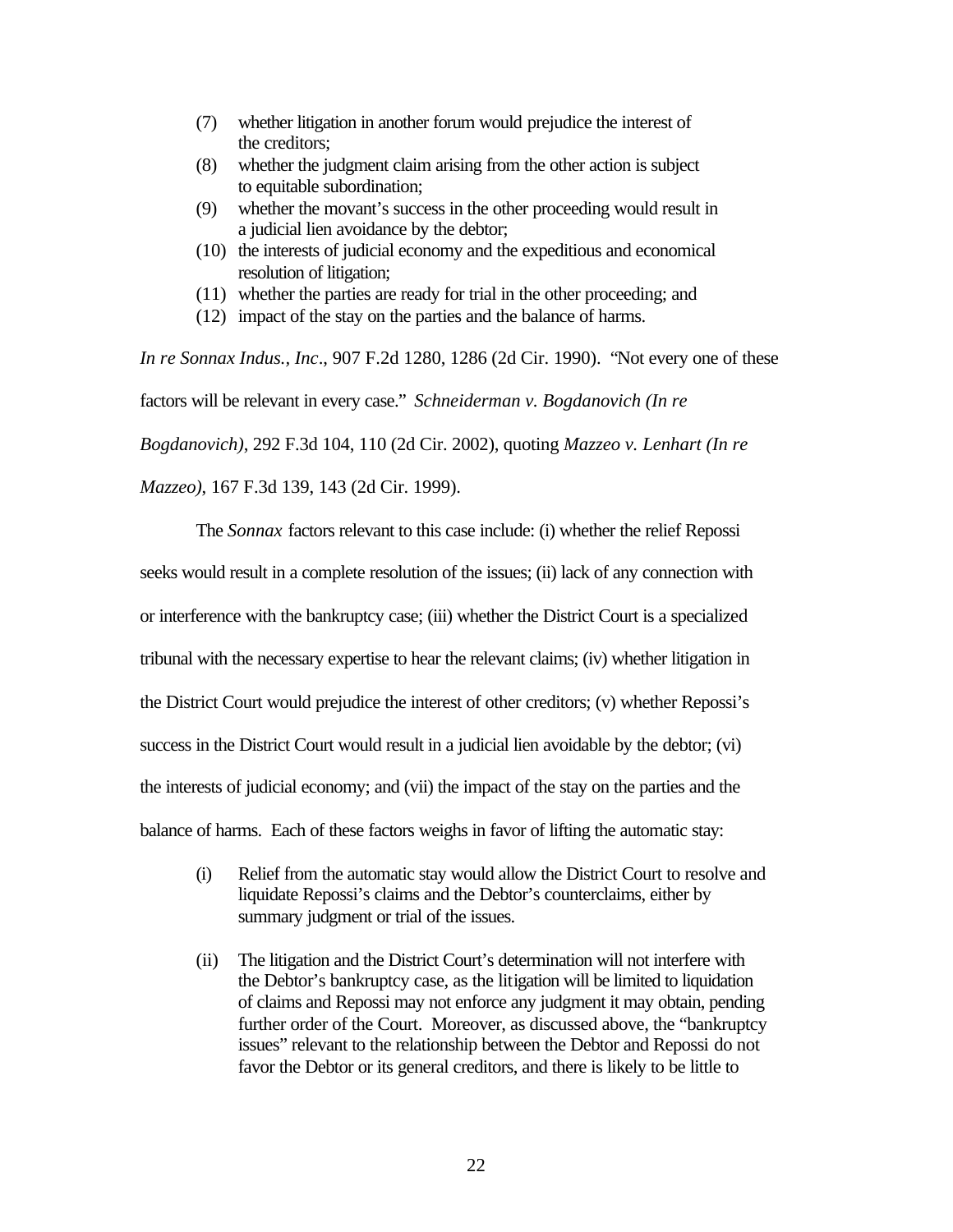administer in the Chapter 11 case absent a determination of the District Court litigation that is favorable to the Debtor.

- (iii) The District Court has the necessary expertise to hear the litigation, especially with respect to Repossi's action for trademark infringement. See *McCrory Corp. v. 99 Cents Only Stores*, 160 B.R. 502, 506 (S.D.N.Y. 1993). The District Court is familiar with the issues and has already issued a preliminary injunction based on Repossi's claim of trademark infringement.
- (iv) Pursuit of the litigation in District Court will not prejudice the Debtor's other creditors because, as mentioned above, Repossi cannot enforce any money judgment it may receive without permission from this Court and the other issues in the case have been determined, on the record to date, in a manner adverse to the Debtor.
- (v) The successful prosecution of claims against the Debtor will not result in an avoidable judicial lien, as the litigation will be limited to the liquidation of claims.
- (vi) Lifting the stay would promote the interests of judicial economy. The District Court has already heard the parties on Repossi's motion for a preliminary injunction and granted a preliminary injunction. It has also given Repossi permission to move for summary judgment and contempt sanctions.
- (vii) Lifting the stay will not result in undue hardship for the Debtor. Although the Debtor claims that pursuit of the litigation would interfere with its efforts to reorganize and burden the estate with the additional costs, it does not appear that the Debtor can reorganize if it is not successful before the District Court. Moreover, refusal to allow the pending litigation to proceed in the District Court would prejudice Repossi and unnecessarily delay administration of the estate, as the preliminary injunction prohibits the sale of the jewelry. Thus the balance of the harms favors granting Repossi's motion to lift the automatic stay.

Based on the *Sonnax* factors, from a practical as well as a legal standpoint, the

automatic stay should be lifted to allow the litigation commenced in the District Court to proceed.